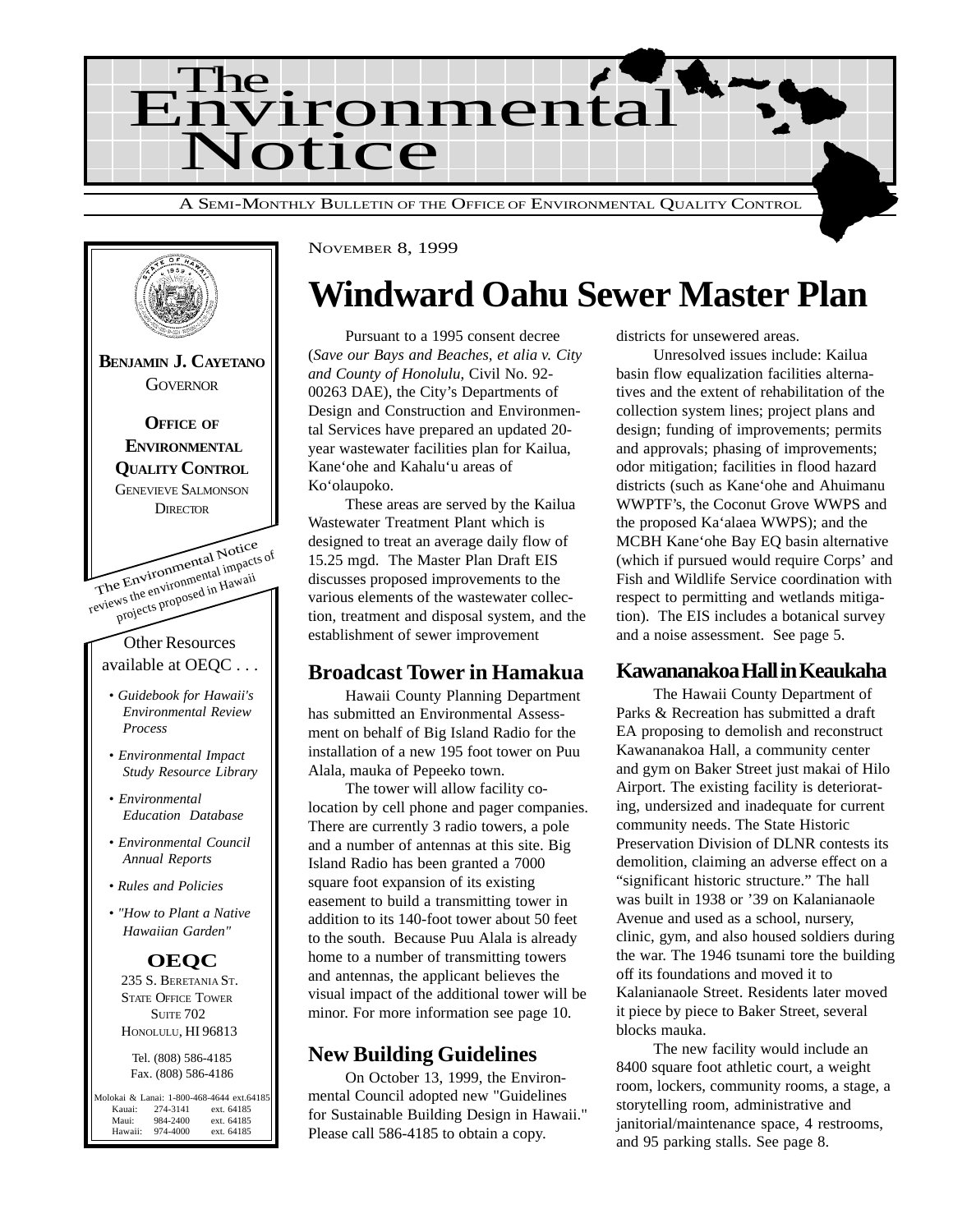# Table of Contents

#### NOVEMBER 8, 1999

#### **1** Oahu Notices

| <b>Final Environmental Assessments/</b>                      |  |
|--------------------------------------------------------------|--|
| <b>Findings of No Significant Impacts (FONSI)</b>            |  |
|                                                              |  |
|                                                              |  |
|                                                              |  |
| <b>Draft Environmental Impact Statements</b>                 |  |
| <b>Previously Published Projects Pending Public Comments</b> |  |
|                                                              |  |
|                                                              |  |
|                                                              |  |

#### 3 **Maui Notices**

| <b>Final Environmental Assessments/</b>           |
|---------------------------------------------------|
| <b>Findings of No Significant Impacts (FONSI)</b> |
|                                                   |

| <b>Previously Published Projects Pending Public Comments</b> |  |
|--------------------------------------------------------------|--|
|                                                              |  |

### 6 **Hawaii Notices**

#### **Draft Environmental Assessments**

| (1) Kawananakoa Hall Demolition and Reconstruction  8 |  |
|-------------------------------------------------------|--|
|                                                       |  |
|                                                       |  |
|                                                       |  |

#### **Final Environmental Assessments/**

#### **Findings of No Significant Impacts (FONSI)**

| (5) Hawaii Belt Road Seismic Retrofit of Paheehee & |  |
|-----------------------------------------------------|--|
|                                                     |  |
|                                                     |  |

#### **Previously Published Projects Pending Public Comments**

| <b>Acceptance Reports</b> |  |
|---------------------------|--|
|                           |  |

#### 7 **Kauai Notices**

| <b>Draft Environmental Assessments</b>                       |  |
|--------------------------------------------------------------|--|
| (1) Lawai Road Pipeline Replacement, Kukujula Bay            |  |
|                                                              |  |
| <b>Previously Published Projects Pending Public Comments</b> |  |
|                                                              |  |
| <b>≰ Shoreline Notices</b>                                   |  |

#### Shoreline Certification Applications ................................................... 14 [Shoreline Certifications and Rejections ............................................. 15](#page-14-0)

#### V **Pollution Control Permits**

|--|

#### ^ **[Coastal Zone News](#page-16-0)**

#### G **Alien Species Notices**

| Proposed Amendment to Import Rules Lists to Allow Import of |  |
|-------------------------------------------------------------|--|
|                                                             |  |

#### B **Federal Notices**

#### C **Announcements**

|--|--|



*OEQC intends to make the information in this bulletin accessible to everyone. Individuals that require this material in a different format (such as large type or braille), should contact our office for assistance.*

| <b>The Environmental Notice</b> | <b>Office of Environmental Quality Control</b> | Page 2 |
|---------------------------------|------------------------------------------------|--------|
|---------------------------------|------------------------------------------------|--------|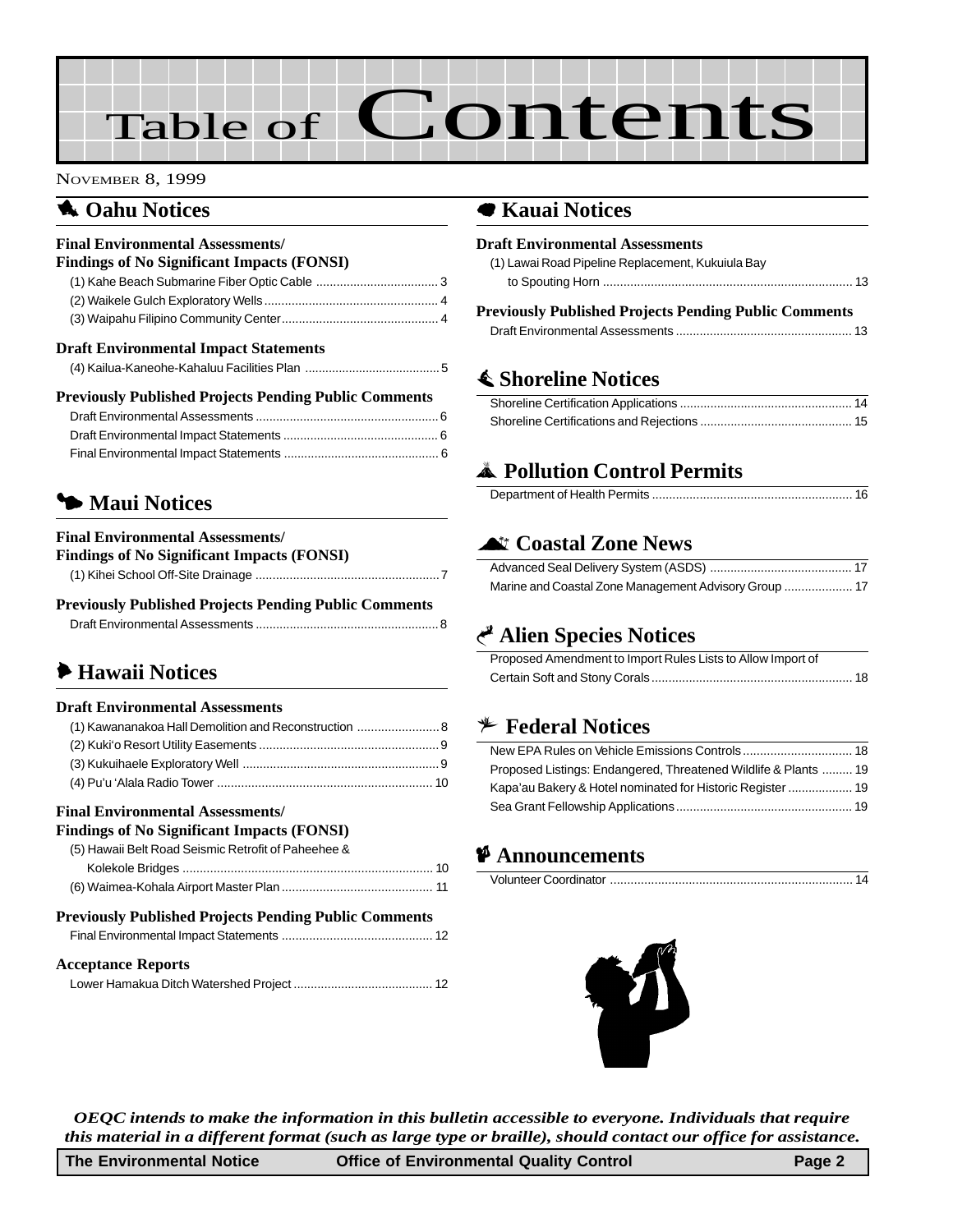## <span id="page-2-0"></span>**Final Environmental Assessments/Findings of No Significant Impacts (FONSI)**

## 1

#### **(1) Kahe Beach Submarine Fiber Optic Cable**

| District:               | Waianae                                |
|-------------------------|----------------------------------------|
| TMK:                    | $9-2-3:2, 9, 11$                       |
| Applicant:              | GTE Hawaiian Tel International Inc.    |
|                         | P.O. Box 2200                          |
|                         | Honolulu, Hawaii 96841                 |
|                         | Contact: Powell Onishi (546-2889)      |
|                         | <b>Approving Agency/Accepting</b>      |
| <b>Authority:</b>       | City and County of Honolulu            |
|                         | Department of Planning and Permitting  |
|                         | 650 South King Street                  |
|                         | Honolulu, Hawaii 96813                 |
|                         | Contact: Ardis Shaw-Kim (527-5349)     |
| Consultant:             | R.M. Towill Corporation                |
|                         | 420 Waiakamilo Road, Suite 411         |
|                         | Honolulu, Hawaii 96817-4941            |
|                         | Contact: Brian Taketa (842-1133)       |
| <b>Public Challenge</b> |                                        |
| <b>Deadline:</b>        | December 8, 1999                       |
| Status:                 | FEA/FONSI issued, project may proceed. |
| <b>Permits</b>          |                                        |
| <b>Required:</b>        | SMA, SSV, CDUP                         |

GTE Hawaiian Tel International, Inc. proposes to construct a fiber optic cable landing facility at Kahe Point. Proposed improvements will support a transpacific telecommunications cable system that will connect Australia and New Zealand with the United states mainland and Hawaii.

The proposed Kahe Beach segment of the system will include the following:

1. Three submarine fiber optic cables which will be below the seabed in the near shore area and subsurface on land. A fourth conduit will also be installed to serve as a "spare" to be used during emergencies or for future system upgrades.

**Oahu Notices**

NOVEMBER 8, 1999

**4**

2. A new 8x12 foot manhole will be constructed landward of Farrington Highway and will provide a connection between the submarine cables and the proposed terminal building.

**2**

**3**

**1**

3. A new 24-foot wide terminal building access road will be constructed to provide access to the terminal building from Farrington Highway. Retaining walls will be constructed to provide structural support along the paved access road and terminal building.

4. A new terminal building, located beyond the Special Management Area, will be constructed to provide structural support along the paved access road and terminal building.

5. Support infrastructure such as water, electrical and wastewater lines will also be installed.

The applicant proposes to install the fiber optic cables using subsurface directional boring.

A portion of the project is within the Special Management Area. A portion of the underground fiber optic cables are located within the 40-foot shoreline setback area.

The applicant plans to begin construction in 1999 with "segment 2" scheduled for Spring 2000. Project costs are approximately \$10 million dollars.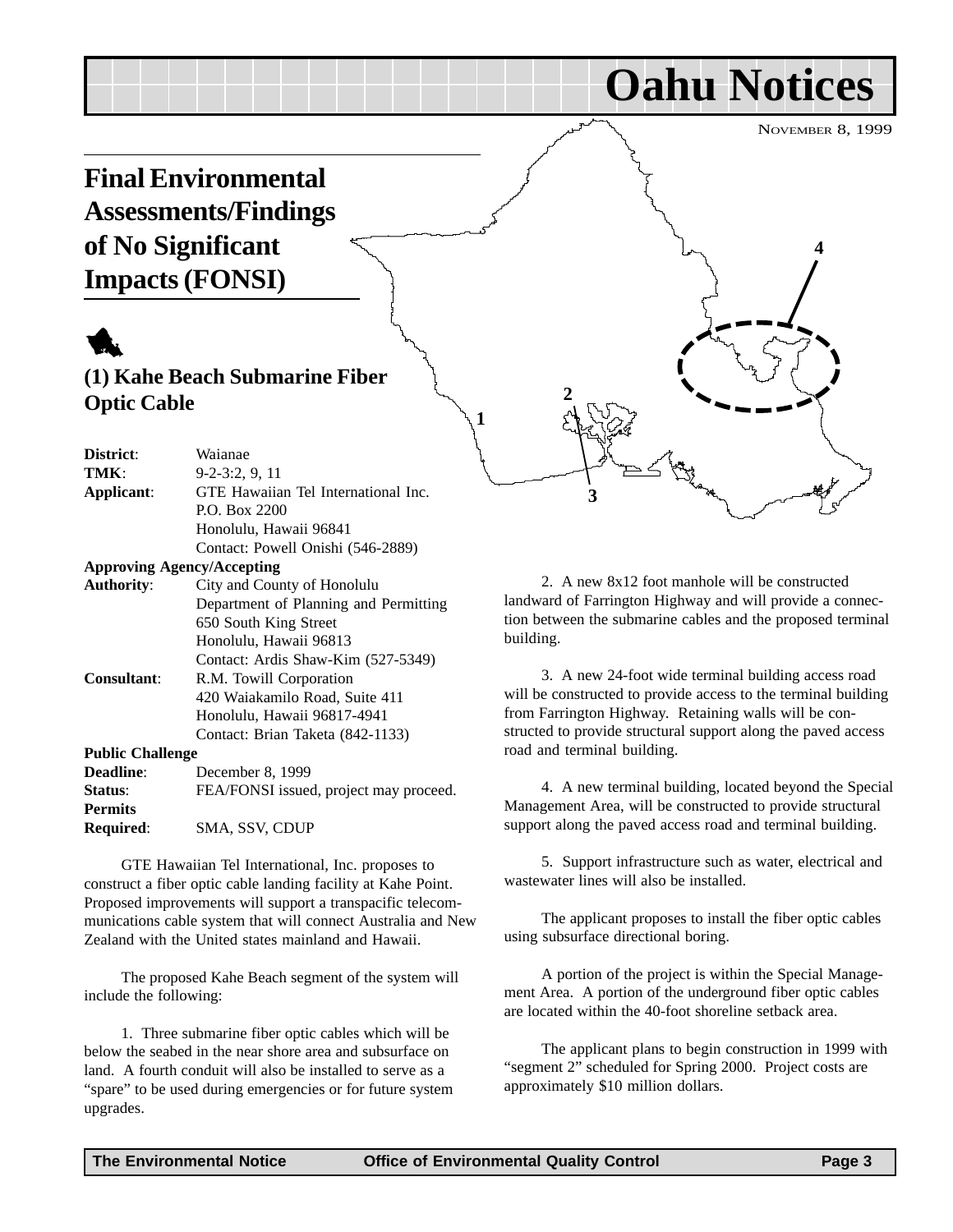## <span id="page-3-0"></span>**Oahu Notices**

NOVEMBER 8, 1999

### 1 **(2) Waikele Gulch Exploratory Wells**

| District:                         | Ewa                                      |
|-----------------------------------|------------------------------------------|
| TMK:                              | $9 - 4 - 02:8$                           |
| Applicant:                        | Department of Land and Natural Resources |
|                                   | 1151 Punchbowl Street, Room 221          |
|                                   | Honolulu, Hawaii 96813                   |
|                                   | Contact: Andrew Monden (587-0230)        |
| <b>Approving Agency/Accepting</b> |                                          |
| <b>Authority:</b>                 | Same as above.                           |
| Consultant:                       | Belt Collins Hawaii Ltd.                 |
|                                   | 680 Ala Moana Boulevard, First Floor     |
|                                   | Honolulu, Hawaii 96813                   |
|                                   | Contact: Glen Koyama (521-5361)          |
| <b>Public Challenge</b>           |                                          |
| Deadline:                         | December 8, 1999                         |
| Status:                           | FEA/FONSI issued, project may proceed.   |
| <b>Permits</b>                    |                                          |
| <b>Required:</b>                  | Grading, well construction & water use   |

The Department of Land and Natural Resources is proposing to develop a well field containing four exploratory wells on an approximately 25,000 sq. ft. site that is situated within a 49.2-acre vacant parcel owned by Oahu Sugar Company, Limited. A right-of-entry will be obtained from the owner to conduct the exploratory operation. The parcel, identified as Tax Map Key 9-4-02:8, is located in Waikele Gulch mauka of the H-1 Freeway. Village Park of Kunia and Waikele residential community are located above the gulch rim to the west and east of the property, respectively.

Access to the parcel is via a private road from Waipahu Street in Waipahu. The unimproved road is owned by Oahu Sugar Company, Limited and partially by the City and County of Honolulu.

The DLNR is looking to have four successful exploratory wells on the site. The first well will be drilled, cased, and pump tested at the site. An assessment will be made on the quantity and quality of the water produced from the well. If the test results are favorable or acceptable, drilling will proceed with the next well. This assessment will be made after each pump test. If pump tests are not successful, the well field will be abandoned and a new well field will be explored.

When four wells are successful, they will then be all outfitted and converted to production wells. The conversion to production wells, which will be preceded by the acquisition of the site and associated easements, will be part of a Phase II

operation, and a separate Environmental Assessment (EA) or Environmental Impact Statement (EIS) will be prepared, as required, under the provisions of Chapter 343, Hawaii Revised Statutes.

Installation of the first exploratory well is estimated to commence before the end of this year. The drilling and subsequent pump tests are expected to be completed approximately five months after the project is begun or about April 2000. Each subsequent well would require a similar timetable for implementation.

The preliminary cost estimate for the first exploratory well and pump test is approximately \$375,000. The three remaining or subsequent wells would cost approximately \$600,000.



#### **(3) Waipahu Filipino Community Center**

| District:                         | Ewa                                    |  |
|-----------------------------------|----------------------------------------|--|
| TMK:                              | $9-4-161:001$                          |  |
| Applicant:                        | Filipino Community Center, Inc.        |  |
|                                   | 905 Umi Street, Room 304               |  |
|                                   | Honolulu, Hawaii 96819                 |  |
|                                   | Contact: Rose Churma (239-6365)        |  |
| <b>Approving Agency/Accepting</b> |                                        |  |
| <b>Authority:</b>                 | City & County of Honolulu              |  |
|                                   | Department of Community Services       |  |
|                                   | <b>Office of Special Projects</b>      |  |
|                                   | 715 South King Street, Room 205        |  |
|                                   | Honolulu, Hawaii 96813                 |  |
|                                   | Contact: Arnold Wong (547-7231)        |  |
| Consultant:                       | R.M. Towill Corporation                |  |
|                                   | 420 Waiakamilo Road, Suite 411         |  |
|                                   | Honolulu, Hawaii 96817                 |  |
|                                   | Contact: Mr. Chester Koga (842-1133)   |  |
| <b>Public Challenge</b>           |                                        |  |
| <b>Deadline:</b>                  | December 8, 1999                       |  |
| Status:                           | FEA/FONSI issued, project may proceed. |  |
| <b>Permits</b>                    |                                        |  |
| Required:                         | Building, grading                      |  |

The applicant, the Filipino Community Center, Inc., (FILCOM) is a non-profit organization formed to promote and perpetuate Filipino culture and customs in Hawaii. One of the main purposes of FILCOM is to own and operate a meeting facility (the FilCom Center) on the subject 87,240 square foot parcel as described in this Environmental Assessment. This Environmental Assessment is prepared pursuant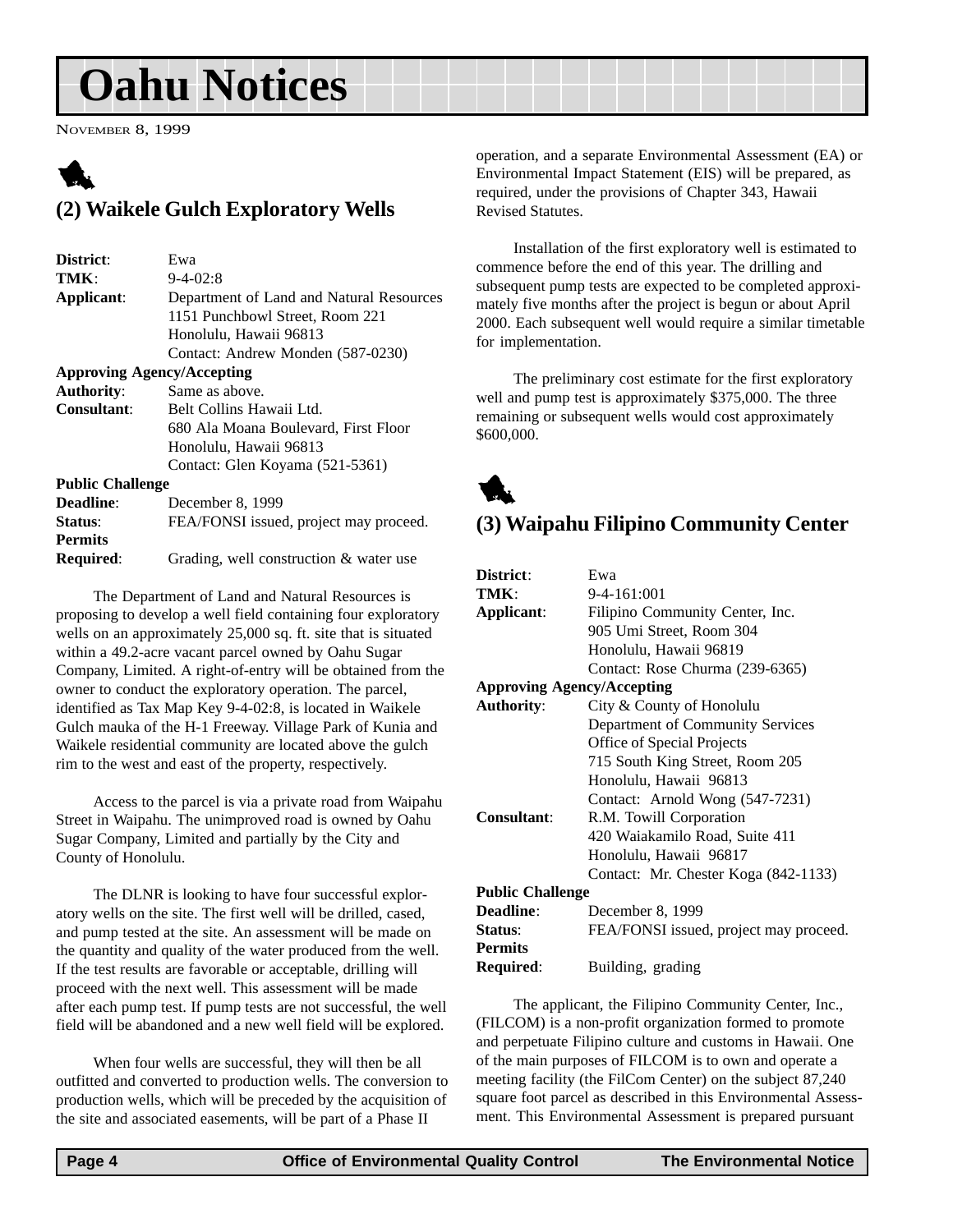<span id="page-4-0"></span>

to and in accordance with the requirements of Chapter 343 Hawaii Revised Statutes, and Chapter 200 of the Title 11, Administrative Rule - Environmental Impact Statement Rules. The action that triggers this assessment is the receipt of City, State and Federal funds by means of the Community Development Block Grant (CDBG) through the City Department of Community Services.

The subject property comprises approximately 87,240 square feet and is located in the Waipahu district of Central Oahu. The property, owned by the FILCOM, sits on a bluff and is located approximately 200 feet south of the Hans L'Orange Park and 1,500 feet northeast of the Waipahu Cultural Park. All structures previously on the subject site have been relocated to the adjacent YMCA site. The subject site is therefore vacant, and portions have been cleared and graded during the construction of the Mokuola Street and Hans L'Orange Park expansions.

The FilCom Center will consist of a new building and parking area. The new building with a building footprint of 26,400 square feet will be positioned at the southeast boundary of the property fronting Waipahu Street. The FilCom Center will consist of an entry level, three floors and an open courtyard.

The proposed FilCom Center is a part of the Waipahu 2000 Update, a long-range planning effort established by the community to update the original Waipahu 2000 Master plan. The FilCom Center will provide a cultural and social event facility for the entire Waipahu community.

### **Draft Environmental Impact Statements**



#### **(4) Kailua-Kaneohe-Kahaluu Facilities Plan**

| District:  | Koolaupoko                                  |
|------------|---------------------------------------------|
| TMK:       | Various TMKs in 4-2, 4-3, 4-4, 4-5, 4-6, 4- |
|            | 7, 4-8, and 4-9                             |
| Applicant: | City and County of Honolulu                 |
|            | Department Design and Construction          |
|            | 650 South King Street                       |
|            | Honolulu, Hawaii 96813                      |
|            | Contact: Carl Arakaki (523-4671)            |
|            | and                                         |
|            |                                             |

NOVEMBER 8, 1999

|                       | City and County of Honolulu                 |
|-----------------------|---------------------------------------------|
|                       | Department of Environmental Services        |
|                       | 650 South King Street                       |
|                       | Honolulu, Hawaii 96813                      |
|                       | Contact: Kenneth Sprague (527-6663)         |
|                       | <b>Approving Agency/Accepting</b>           |
| <b>Authority:</b>     | City and County of Honolulu                 |
|                       | Department of Planning and Permitting       |
|                       | 650 South King Street                       |
|                       | Honolulu, Hawaii 96813                      |
|                       | Contact: Jan Sullivan (523-4432)            |
| <b>Consultant:</b>    | Wilson Okamoto and Associates, Inc.         |
|                       | 1907 South Beretania Street, Suite 400      |
|                       | Honolulu, Hawaii 96826                      |
|                       | Contact: Rodney Funakoshi (946-2277)        |
| <b>Public Comment</b> |                                             |
| <b>Deadline</b> :     | December 23, 1999                           |
| <b>Status:</b>        | DEIS First Notice pending public comment.   |
|                       | Address comments to the applicants with     |
|                       | copies to the approving agency or accepting |
|                       | authority, the consultant and OEQC.         |
| Permits               | NPDES, 401 W WQC, CZM Review, 6E            |
| Required:             | Approval, Noise                             |
|                       |                                             |

The City and County of Honolulu's Department of Design and Construction and Department of Environmental Services propose to undertake various improvements to the wastewater collection, treatment and disposal system, and the establishment of Sewer Improvement Districts for unsewered areas in the Kailua-Kaneohe-Kahaluu wastewater service area, Koolaupoko District, Oahu. Proposed major improvements include:

#### · Kailua Regional Wastewater Treatment Plant

(WWTP): Modifications within existing plant facilities, ultraviolet disinfection facility (under construction), and odor and noise control improvements.

· Kaneohe Wastewater Preliminary Treatment Facility (WWPTF): 6.4 MG flow equalization basin, odor control system modifications, and Kaneohe-Kailua force main replacement.

· Ahuimanu WWPTF: New preliminary treatment system, 0.6 MG flow equalization basin, odor control system modifications, and Ahuimanu effluent force main replacement.

· Kailua Basin Flow Equalization Facilities Alterna-

tives: In-pipe storage along Kalaheo Avenue (0.5 MG) and along Wanaao and Kailua Roads (0.95 MG) based on a 2-year storm and expected reduction of infiltration/inflow (I/I) from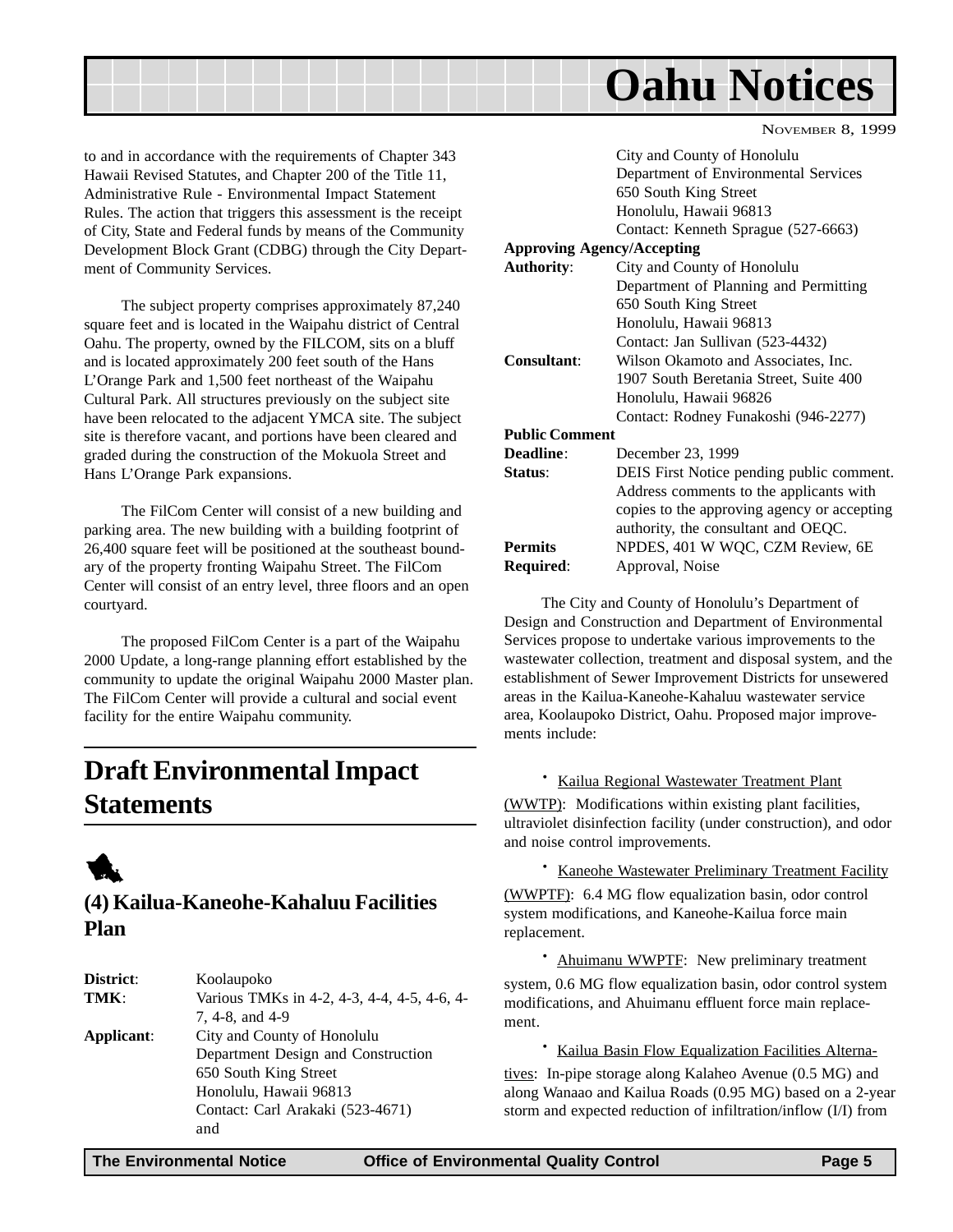## <span id="page-5-0"></span>**Oahu Notices**

NOVEMBER 8, 1999

collection system rehabilitation projects. Other options include existing storage at the Kailua Regional WWTP, and storage at the Marine Corps Base Hawaii (MCBH) Kaneohe Bay, adjacent to the Kailua Road WWPS, and at Kapaa Industrial Park.

· Collection System Basin Rehabilitation: Rehabilitation of up to seven (7) collection system basins to reduce infiltration/inflow to the collection system during heavy storms.

· Collection System Lines: Construction of relief or rehabilitation/replacement lines in Kailua, Kaneohe and Kahaluu to increase the collection system's capacity.

· Other WWPS Improvements: Modifications to 22

WWPSs and construction of up to three (3) new pump stations to service Sewer Improvement Districts in Kahaluu.

· Sewer Improvement Districts: Implementation of nine (9) Sewer Improvement Districts serving 764 lots in the region.

Construction of the proposed wastewater facility improvements is anticipated to commence in 1999 with completion by year 2020. The total estimated capital cost for the wastewater facility improvements is approximately \$386.1 million. The estimated annual cost is \$30.6 million.

### **Previously Published Projects Pending Public Comments**

#### **Draft Environmental Assessments**

#### **1** Wicks Residence

| Applicant:                        | <b>Sculptural Designs</b>                |  |
|-----------------------------------|------------------------------------------|--|
|                                   | 2226 Komomai Drive                       |  |
|                                   | Pearl City, Hawaii 96782                 |  |
|                                   | Contact: Mr. Houwen Liang (366-2993)     |  |
| <b>Approving Agency/Accepting</b> |                                          |  |
| <b>Authority:</b>                 | Department of Land and Natural Resources |  |
|                                   | 1151 Punchbowl Street                    |  |
|                                   | Honolulu, Hawaii 96813                   |  |
|                                   | Contact: Tom Eisen (587-0439)            |  |

#### **Public Comment**

**Deadline**: November 22, 1999

#### **Draft Environmental Impact Statements**

#### 1 **Kailua 272' Reservoir (Supplemental)**

| Applicant:        | City and County of Honolulu                 |
|-------------------|---------------------------------------------|
|                   | Board of Water Supply                       |
|                   | 630 South Beretania Street                  |
|                   | Honolulu, Hawaii 96843                      |
|                   | Contact: Barry Usagawa (527-5235)           |
|                   | <b>Approving Agency/Accepting</b>           |
| <b>Authority:</b> | Governor, State of Hawaii                   |
|                   | c/o Office of Environmental Quality Control |
|                   | 235 South Beretania Street, Suite 702       |
|                   | Honolulu, Hawaii 96813                      |
|                   |                                             |

#### **Public Comment**

**Deadline**: December 7, 1999

#### **1** Kamoku-Pukele 138-kV Transmission Line **Project (Revised)**

| 110                                      |  |  |
|------------------------------------------|--|--|
| Hawaiian Electric Company, Inc.          |  |  |
| P.O. Box 2750                            |  |  |
| Honolulu, Hawai'i 96840-0001             |  |  |
| Contact: Kerstan Wong (543-7059)         |  |  |
| <b>Approving Agency/Accepting</b>        |  |  |
| Department of Land and Natural Resources |  |  |
| Land Division                            |  |  |
| 1151 Punchbowl Street                    |  |  |
| Honolulu, Hawai'i 96813                  |  |  |
| Contact: Sam Lemmo (587-0381)            |  |  |
|                                          |  |  |

#### **Public Comment**

**Deadline**: December 7, 1999

#### **Final Environmental Impact Statements**

#### 1 **Oahu Commercial Harbors 2020 Master Plan**

| Applicant:                        | Department of Transportation                |
|-----------------------------------|---------------------------------------------|
|                                   | Harbors Division                            |
|                                   | 79 S. Nimitz Highway                        |
|                                   | Honolulu, Hawaii 96813                      |
|                                   | Contact: Glenn Soma (587-2503)              |
| <b>Approving Agency/Accepting</b> |                                             |
| Authority:                        | Governor, State of Hawaii                   |
|                                   | c/o Office of Environmental Quality Control |
|                                   | 235 South Beretania Street, Suite 702       |
|                                   | Honolulu, Hawaii 96813                      |
| <b>Status:</b>                    | FEIS currently being reviewed by OEQC.      |
|                                   |                                             |

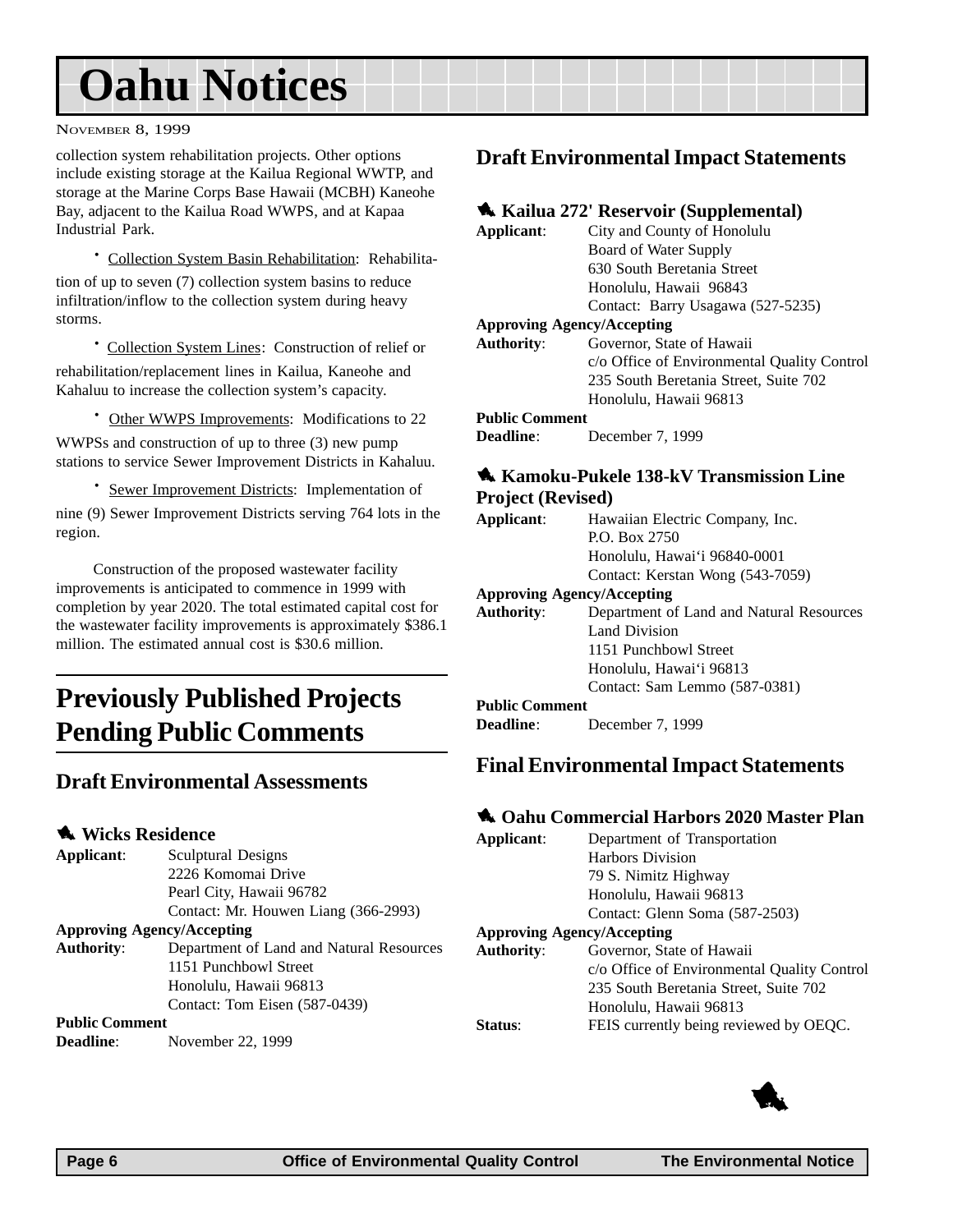## **Maui Notices**

NOVEMBER 8, 1999

<span id="page-6-0"></span>**Final Environmental Assessments/Findings of No Significant Impacts (FONSI)**



#### **(1) Kihei School Off-Site Drainage**

**District**: Kihei **TMK**: 3-9-02:101, 102, 103, 104, 105, 106, 107, 108, 214 **Applicant**: County of Maui Department of Public Works 200 South High Street Wailuku, Hawaii 96793 Contact: Joe Krueger (270-7434) **Approving Agency/Accepting**

#### **Authority**: Same as above. **Consultant**: Norman Saito Engineering Consultants 1063 Lower Main Street, Suite 114 Wailuku, Hawaii 96793 Contact: Conrad Stephenson (242-7400) **Public Challenge**

**Deadline**: December 8, 1999 **Status:** FEA/FONSI issued, project may proceed. **Permits Required**: SMA, ROW

The proposed Kihei School Off-Site Drainage Improvements are a mitigating measure agreed upon by the Kihei Kauhale Nani Community Association and the County of Maui. During the SMA public hearing for the Kihei Community Swimming Pool Complex, the drainage conditions of Lipoa Street and its effects on the Kauhale Nani Subdivision were discussed. At that time, before the construction of the pool complex, runoff from one of the large drainage basins mauka of Piilani Highway would drain under the Highway via two 66" diameter culverts. The drainage would then flow down Lipoa Street and into Kauhale Nani Subdivision by way of an access road into the subdivision and a drainage right-ofway off of Lipoa Street. The pool complex project has a retention basin to handle on-site drainage. A 6' diameter pipe routes the flows from the pipes under the highway, into the retention basin. The retention basin is not designed to handle the off-site drainage.

This project consists of intercepting the 6' diameter corrugated aluminum pipe (CAP) which runs along the north side of Lipoa Street. The new proposed box culvert will tie into the existing CAP just above the 45 degree bend that routes the pipe into the retention basin. The route of the new box culvert is down Lipoa Street to the intersection of the proposed North-South Collector Road. Through a 90 degree curve the culvert is then routed south along the proposed North-South Collector Road. At the existing drainage gulch near the south end of the school the culvert makes another 90 degree curve and picks up the drainage which presently exits through the headwall. The culvert is then routed towards Kihei Road along the southern edge of the Kauhale Nani Subdivision. The culvert terminates in the drainage easement, which is where the runoff flows to presently, except it presently flows through the subdivision to get there.

In summary, stormwater from the mauka drainage basin, which flows through the existing culverts at Piilani Highway, shall be re-routed. During large storm events, the basin would overflow and the resulting flood water would sheet flow down Lipoa Street and through the subdivision. The proposed route is by box culvert, down Lipoa Street, south under the future North South Collector Road and then along the backside of the Kauhale Nani Subdivision. This is a drainage improvement project to alleviate the flooding through the subdivision.

**1**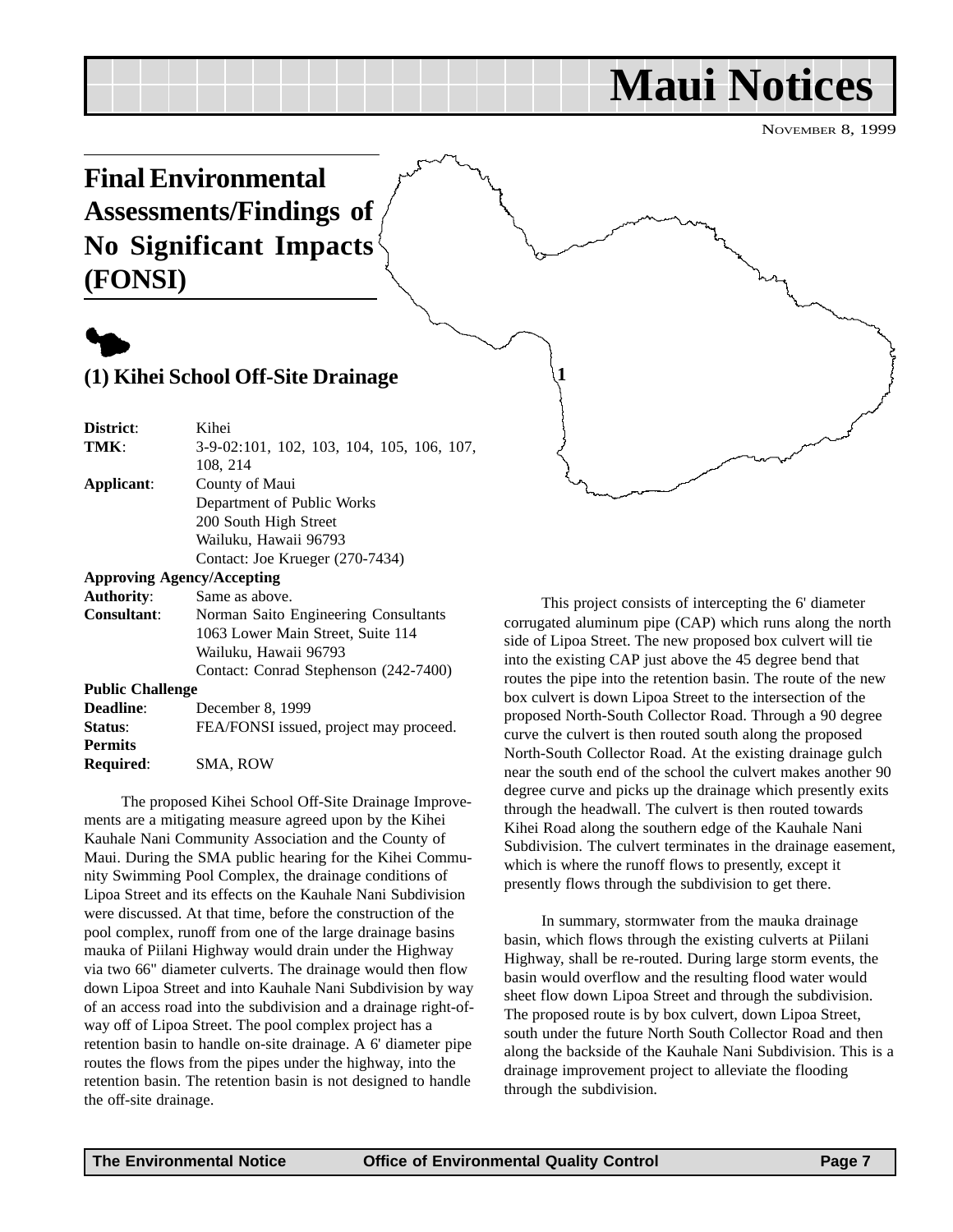## <span id="page-7-0"></span>**Maui Notices**

NOVEMBER 8, 1999

### **Previously Published Projects Pending Public Comments**

#### **Draft Environmental Assessments**

#### 3 **Honokohau Water System Improvements**

**Applicant**: County of Maui Department of Water Supply 200 South High Street Wailuku, Hawaii 96793 Contact: David Craddick (270-7816)

#### **Approving Agency/Accepting**

**Authority**: Department of Land and Natural Resources P.O. Box 621 Honolulu, Hawaii 96809 Contact: Lauren Tanaka (587-0385)

#### **Public Comment**

**Deadline**: November 22, 1999



## **Hawaii Notices**

## **Draft Environmental Assessments**



#### **(1) Kawananakoa Hall Demolition and Reconstruction**

| District:                         | South Hilo                               |  |
|-----------------------------------|------------------------------------------|--|
| TMK:                              | $2-1-23:120$ (por)                       |  |
| Applicant:                        | County of Hawaii                         |  |
|                                   | Department of Parks and Recreation       |  |
|                                   | 25 Aupuni Street                         |  |
|                                   | Hilo, Hawaii 96720                       |  |
|                                   | Contact: Glen Miyao, (808) 961-8311      |  |
| <b>Approving Agency/Accepting</b> |                                          |  |
| <b>Authority:</b>                 | Same As Above                            |  |
| <b>Consultant:</b>                | Ron Terry, Ph.D. (982-5831)              |  |
|                                   | HC 2 Box 9575                            |  |
|                                   | Keaau, Hawaii                            |  |
| <b>Public Comment</b>             |                                          |  |
| Deadline:                         | December 8, 1999                         |  |
| Status:                           | DEA First Notice pending public comment. |  |
|                                   | Address comments to the applicant with   |  |
|                                   | copies to the consultant and OEQC.       |  |
| <b>Permits</b>                    | Chapter 6E, HRS (Historic Sites)         |  |
| Required:                         | Concurrence; Building, Plan Approval     |  |
|                                   |                                          |  |



The project, which has arisen out of community planning efforts, would demolish the existing Kawananakoa Hall in Keaukaha and build a new gymnasium/community center. The facility would contain athletic court space for volleyball, basketball, etc.; a storytelling room; two community rooms; a weight room; men's and women's locker rooms; a children's play area; landscaping; and other features. The facility would be compliant with the standards of the Americans with Disabilities Act. Cost would be approximately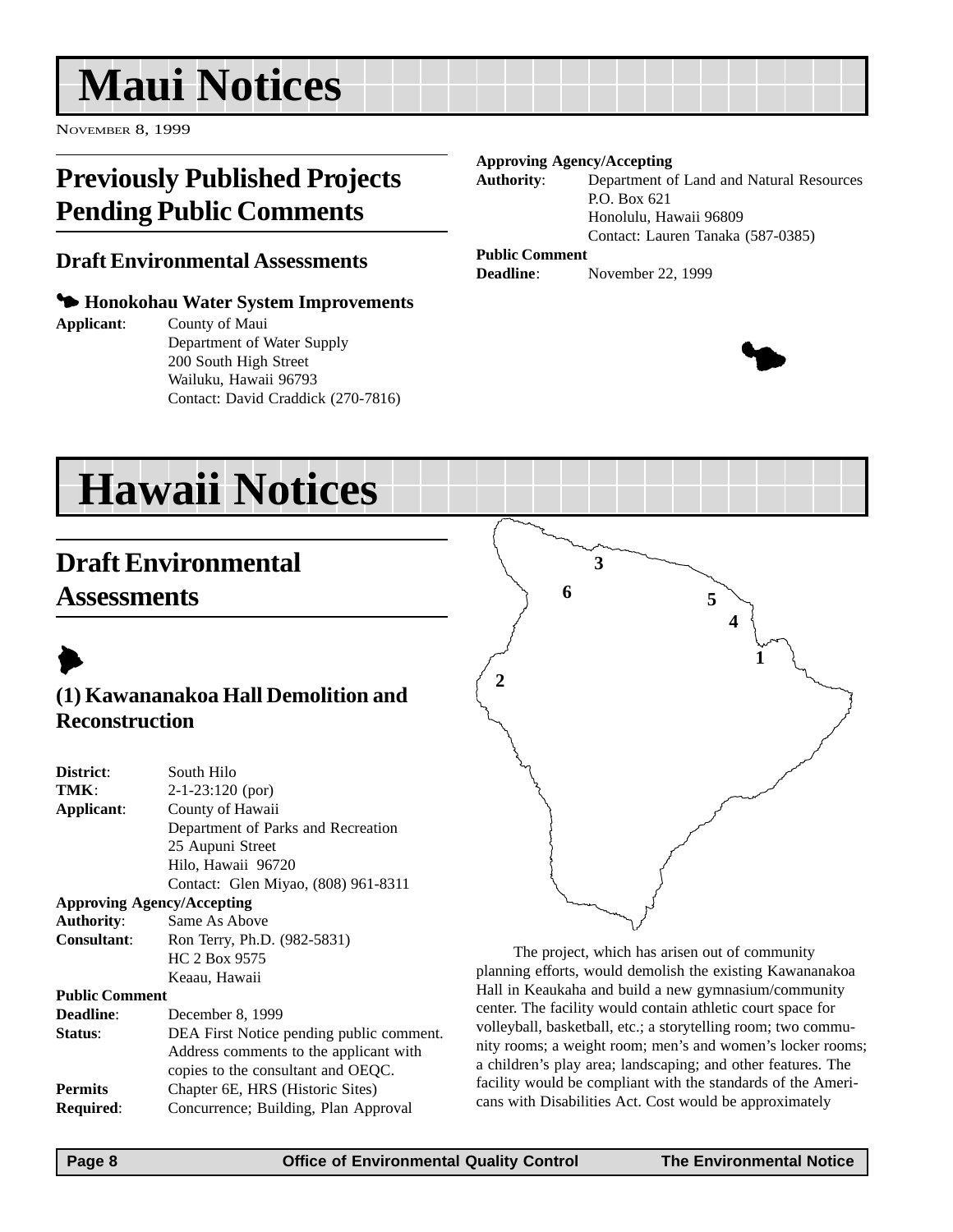<span id="page-8-0"></span>

\$3.58 million in State and County funds. Community volunteer groups and donations are expected to help provide additional value. The project would begin construction in late 2000 and would be complete by mid-2001. As the structure contains asbestos, lead paint, and arsenic, demolition will require notification of the Hawaii State Department of Health and proper demolition and disposal techniques. No sensitive natural resources are present and no adverse long-term impacts to natural resources are expected. At this point, the issue of impacts and mitigation to historic sites is an unresolved issue. The State Historic Preservation Division has preliminarily determined that demolishing the Hall would have an "adverse effect" on significant historic site resources. The Hawaii County Department of Parks and Recreation disputes this determination. The EA review is part of the process to resolve this disagreement and determine the appropriate course of action and mitigation.

 $\blacktriangleright$ 

#### **(2) Kuki'o Resort Utility Easements**

| District:                         | North Kona                                  |  |
|-----------------------------------|---------------------------------------------|--|
| TMK:                              | Portions of 7-2-04:04, 07; 7-2-06:17 and    |  |
|                                   | Homestead Road; 7-2-07 Mamalahoa            |  |
|                                   | Highway Right-of-Way                        |  |
| Applicant:                        | <b>WB Kukio Resort LLC</b>                  |  |
|                                   | 395 Oyster Point, Suite 309                 |  |
|                                   | South San Francisco, CA 94080               |  |
|                                   | Contact: Ed Divita & Mike Meldman (650-     |  |
|                                   | 465-7256)                                   |  |
| <b>Approving Agency/Accepting</b> |                                             |  |
| <b>Authority:</b>                 | Department of Land and Natural Resources    |  |
|                                   | P.O. Box 621                                |  |
|                                   | Honolulu, Hawaii 96809                      |  |
|                                   | Contact: Lauren Tanaka (587-0385)           |  |
| Consultant:                       | PBR Hawaii                                  |  |
|                                   | 101 Aupuni Street, Suite 310                |  |
|                                   | Hilo, Hawaii 96720                          |  |
|                                   | Contact: James Leonard (961-3333)           |  |
| <b>Public Comment</b>             |                                             |  |
| Deadline:                         | December 8, 1999                            |  |
| Status:                           | DEA First Notice pending public comment.    |  |
|                                   | Address comments to the applicant with      |  |
|                                   | copies to the approving agency or accepting |  |
|                                   | authority, the consultant and OEQC.         |  |
| <b>Permits</b>                    |                                             |  |
| Required:                         | <b>CDUA</b>                                 |  |

WB Kuki'o Resort, LLC is requesting easements across portions of State lands for the purpose of providing a utility corridor connection between their well system, located mauka of the State lands on the Makale'i Hawaii Corporation property, and the land which they own that has been masterplanned for the Kuki'o Beach Resort.

In May 1988 an EIS was prepared for the development of the Kuki'o Beach Resort.

The affected State lands are located mauka of Queen Ka'ahumanu Highway and include portions of Mamalahoa Highway, approximately 7 miles north of Keahole Airport and 14 miles north of Kailua-Kona.

 $\blacktriangleright$ 

#### **(3) Kukuihaele Exploratory Well**

| District:                                             | Hamakua                                  |  |  |
|-------------------------------------------------------|------------------------------------------|--|--|
| TMK:                                                  | $4 - 8 - 08 - 01$                        |  |  |
| Applicant:                                            | County of Hawaii                         |  |  |
|                                                       | Department of Water Supply               |  |  |
| 25 Aupuni Street                                      |                                          |  |  |
|                                                       | Hilo, Hawaii 96720                       |  |  |
|                                                       | Contact: Keith Okamoto (961-8660)        |  |  |
| <b>Approving Agency/Accepting</b>                     |                                          |  |  |
| <b>Authority:</b>                                     | Same as above.                           |  |  |
| <b>Consultant:</b><br>Marc M. Siah & Associates, Inc. |                                          |  |  |
|                                                       | 810 Richards Street, Suuite 888          |  |  |
|                                                       | Honolulu, Hawaii 96813                   |  |  |
|                                                       | Contact: Marc Siah (538-7180)            |  |  |
| <b>Public Comment</b>                                 |                                          |  |  |
| <b>Deadline:</b>                                      | December 8, 1999                         |  |  |
| Status:                                               | DEA First Notice pending public comment. |  |  |
|                                                       | Address comments to the applicant with   |  |  |
|                                                       | copies to the consultant and OEQC.       |  |  |
| <b>Permits</b>                                        |                                          |  |  |
| Required:                                             | Well permit-CWRM                         |  |  |
|                                                       |                                          |  |  |

The County of Hawaii Department of Water Supply proposes to drill, case, and test a single exploratory well on a portion of land within the parcel identified with TMK: 4-8- 08-01, adjacent to the existing Kukuihaele reservoir site. The proposed action also includes the temporary installation of a test pump and equipment to collect data on yield and water quality. If the exploratory well proves to be productive, it will be outfitted as a production well to replace the existing Kukuihaele surface water intake.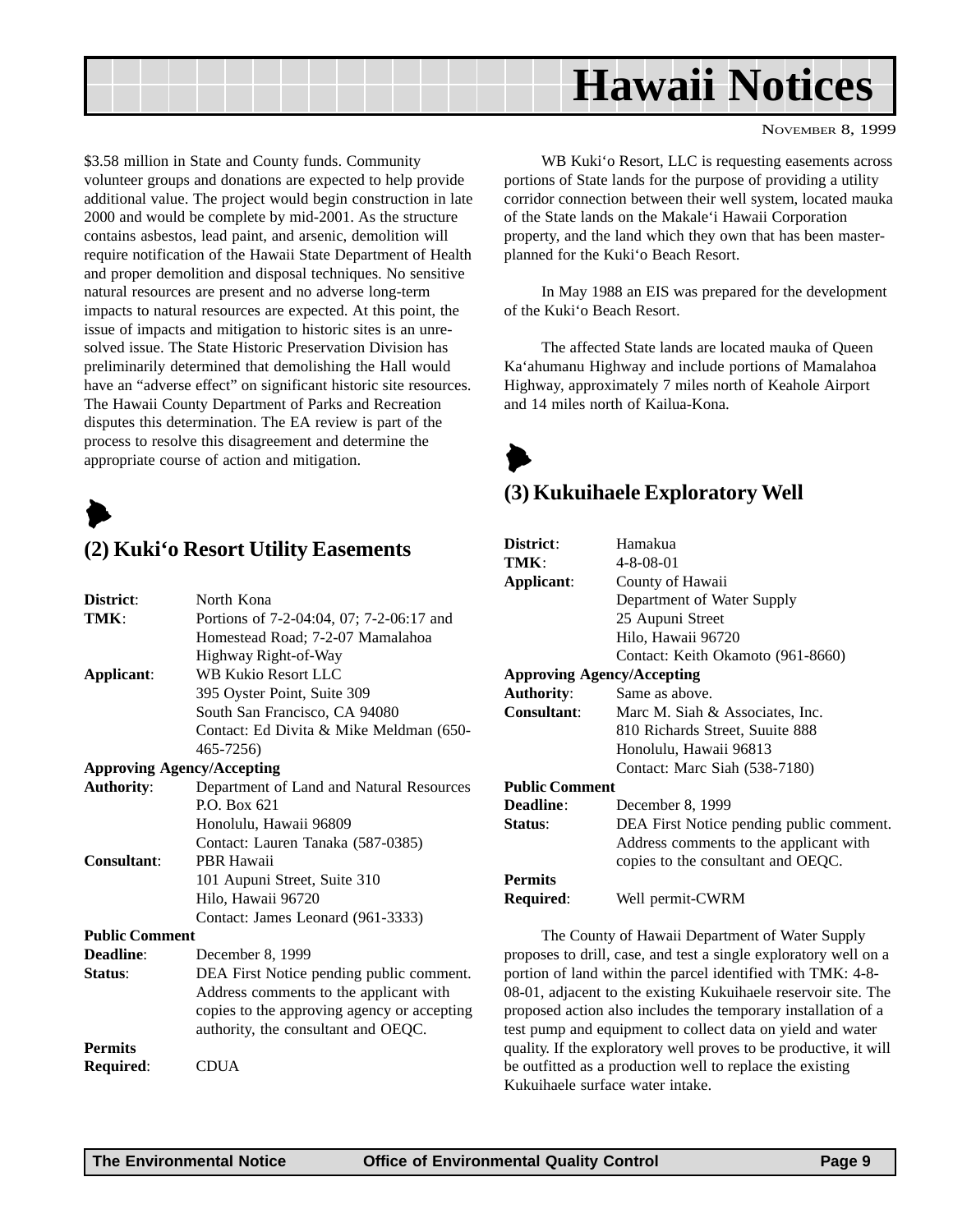## <span id="page-9-0"></span>**Hawaii Notices**

NOVEMBER 8, 1999

No significant impacts are anticipated from construction or testing at the proposed exploratory well site. Construction work, primarily drilling, is anticipated to have insignificant short-term noise and air quality impacts on the surrounding area. All government rules and regulations will be followed during construction to minimize these impacts.



#### **(4) Pu'u 'Alala Radio Tower**

**Required**: FAA approvals

| District:                                                 | South Hilo                                    |  |  |
|-----------------------------------------------------------|-----------------------------------------------|--|--|
| TMK:                                                      | 2-8-7: Portion of 70                          |  |  |
| Applicant:                                                | Buddy Gordon, Big Island Radio                |  |  |
|                                                           | 688 Kinoole Street                            |  |  |
|                                                           | Hilo, Hawaii 96720                            |  |  |
|                                                           | Contact: Ron Terry (982-5831)                 |  |  |
|                                                           | <b>Approving Agency/Accepting</b>             |  |  |
| <b>Authority:</b><br>County of Hawaii Planning Department |                                               |  |  |
|                                                           | 25 Aupuni Street, #109                        |  |  |
|                                                           | Hilo, Hawaii 96720                            |  |  |
|                                                           | Contact: Phyllis Fujimoto or Susan            |  |  |
|                                                           | Gagorik (961-8288)                            |  |  |
| <b>Consultant:</b>                                        | Ron Terry, Ph.D. (982-5831)                   |  |  |
| HC 2 Box 9575                                             |                                               |  |  |
|                                                           | Keaau, Hawaii 96749                           |  |  |
| <b>Public Comment</b>                                     |                                               |  |  |
| <b>Deadline:</b>                                          | December 8, 1999                              |  |  |
| Status:                                                   | DEA First Notice pending public comment.      |  |  |
|                                                           | Address comments to the applicant with        |  |  |
|                                                           | copies to the approving agency or accepting   |  |  |
|                                                           | authority, the consultant and OEQC.           |  |  |
| <b>Permits</b>                                            | Plan approval, building, use permit, FCC $\&$ |  |  |

Big Island Radio is expanding and upgrading its radio broadcast services and requires a higher tower to achieve the best possible reception by its listeners. The site of its current 140-foot tower cannot accommodate expansion. Therefore, the Hawaii County Council granted a 7,000 square-foot expansion in its easement on County land as a site for a new tower, about 50 feet from the current one. The cost of the improvements is approximately \$125,000 and all funding is private (no public funds are involved). The 195-foot selfsupporting tower has been designed to accommodate multiple users, including cellular telephone, pager, and radio transmission. This co-location approach helps reduce the number of towers that are needed on any given site and helps prevent the proliferation of towers on multiple hills and ridges, preserving scenic values. As Pu'u 'Alala is already home to a number of towers, the project will help minimize visual

impacts in the region and still accommodate the need for additional telecommunications facilities. Very minor landclearing and construction activities will occur in the small area planned for disturbance and will be mitigated. The project site is Pepeekeo, 11 miles north of Hilo.

## **Final Environmental Assessments/Findings of No Significant Impacts (FONSI)**



#### **(5) Hawaii Belt Road Seismic Retrofit of Paheehee & Kolekole Bridges**

| District:                         | South Hilo                                                                        |  |
|-----------------------------------|-----------------------------------------------------------------------------------|--|
| TMK:                              | Adjacent to TMK 2-8-15:2, 19 and 2-8-                                             |  |
|                                   | 17:1, 9 (Paheehee); Adjacent to TMK 2-9-                                          |  |
|                                   | 03:3, 39, 44 and 2-8-15:1, 5, 15 (Kolekole)                                       |  |
| Applicant:                        | Department of Transportation                                                      |  |
|                                   | <b>Highways Division</b>                                                          |  |
|                                   | 601 Kamokila Boulevard, Room 688                                                  |  |
|                                   | Kapolei, Hawaii 96707                                                             |  |
|                                   | Contact: Emilio Barroga (692-7546)                                                |  |
| <b>Approving Agency/Accepting</b> |                                                                                   |  |
| <b>Authority:</b>                 | Same as above.                                                                    |  |
| <b>Consultant:</b>                | KSE, Inc.                                                                         |  |
|                                   | 615 Piikoi Street, Suite 300                                                      |  |
|                                   | Honolulu, Hawaii 96814                                                            |  |
|                                   | Contact: Calvin Miyahira (593-0933)                                               |  |
| <b>Public Challenge</b>           |                                                                                   |  |
| <b>Deadline:</b>                  | December 8, 1999                                                                  |  |
| Status:                           | FEA/FONSI issued, project may proceed.                                            |  |
| <b>Permits</b>                    | SCAP, CDUP, SMA, grading/grubbing,                                                |  |
| Required:                         | building (Kolekole Bridge); SMA, grading/<br>grubbing, building (Paheehee Bridge) |  |

The State of Hawaii Department of Transportation (DOT) proposes to retrofit the Paheehee and Kolekole Bridges for seismic stability. The two Bridges are located on the Hawaii Belt Road in the South Hilo district on the island of Hawaii. Hawaii Belt Road is the only direct major access road between Hilo and the communities to the north.

Paheehee Bridge. A dynamic analysis performed on the bridge showed that the connection between the columns and the footings were inadequate in resisting seismic forces.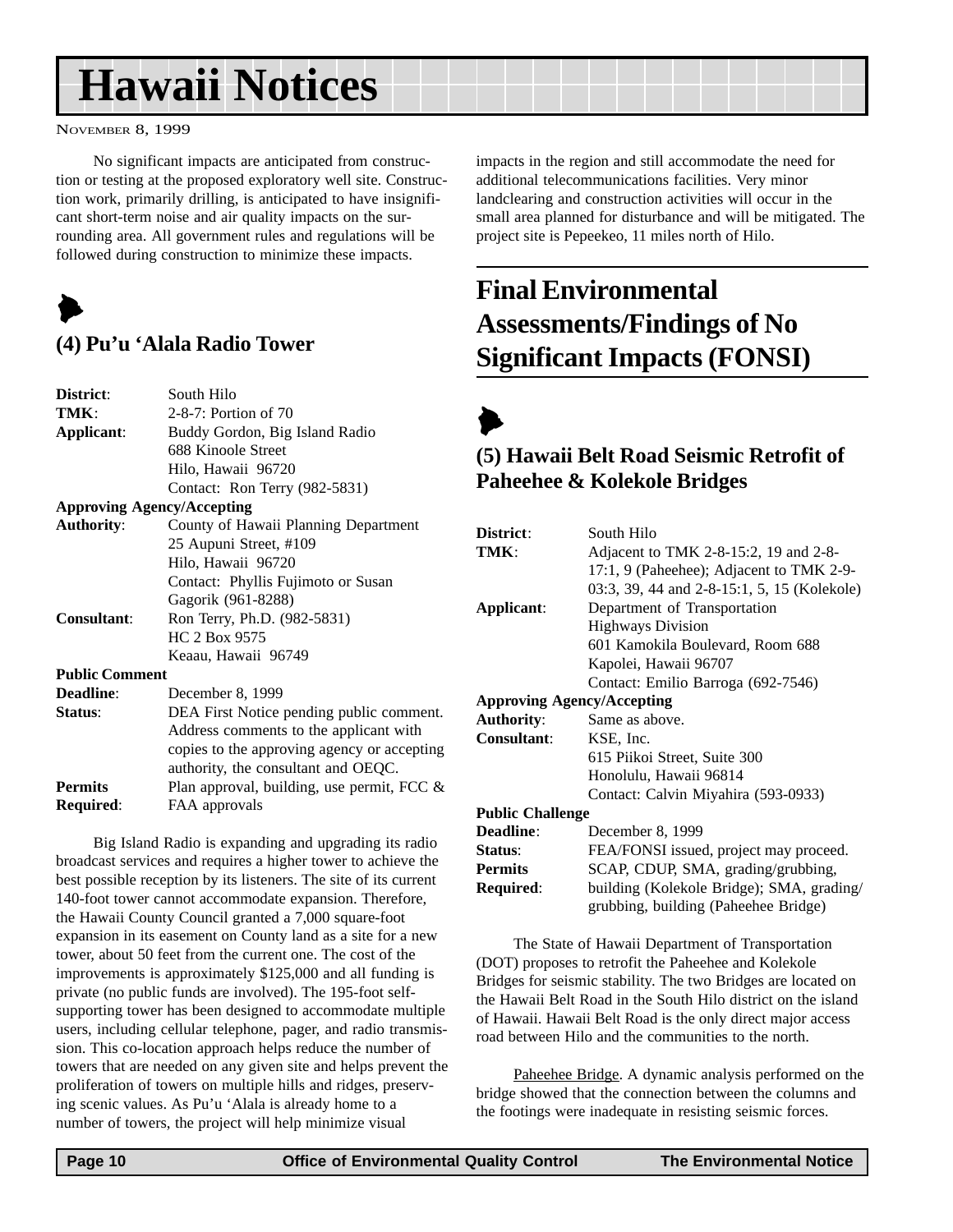**Hawaii Notices**

NOVEMBER 8, 1999

<span id="page-10-0"></span>Improvements to the bridge include encasing the footings and the base with concrete and adding seat extenders and cable restrainers. Lead paint used to coat the steel girders and beams will be removed from areas where work is to be performed. Due to the terrain surrounding the bridge, workers and equipment will be lowered from the bridge deck to the footings and other work locations. This may require the closure of one lane during work hours. Areas near the ends of the bridge may be cleared for the storage of equipment and materials. Staging areas will be located outside of the Conservation District.

Kolekole Bridge. A dynamic analysis has performed on the bridge showed that the bridge cannot adequately resist seismic forces along the longitudinal axis. Large shear forces were also observed in sections of the beams and columns. Improvements to the bridge include the addition of a cable and anchor block system, seat extenders and cable restrainers, and reinforcement of the beams and columns. Lead paint used to coat the steel girders and beams will be removed from areas where work is to be performed. In addition to improvements to the bridge, the project may require the construction of a temporary access road on the makai side of both ends of the bridge for the contractor to access work areas beneath the abutments.

Construction is anticipated to begin in mid to late 2000, upon receipt of the required permits and approvals. Construction is estimated to last 12 months. The cost of the construction is estimated to be about \$5 million (\$4 million for Kolekole Bridge and \$1 million for Paheehee Bridge) funded by the federal government and the State of Hawaii.

### $\blacktriangleright$ **(6) Waimea-Kohala Airport Master Plan**

**District**: South Kohala **TMK**: 6-7-01:8, 9, 12, 17, 18, 23 & 25 **Applicant**: Department of Transportation Airports Division 400 Rodgers Boulevard, Suite 700 Honolulu, Hawaii 96819 Contact: Jerry Matsuda (838-8000) **Approving Agency/Accepting Authority**: Same as above. **Consultant**: Edward K. Noda & Associates, Inc. 615 Piikoi Street, Suite 300 Honolulu, Hawaii 96814

Contact: Brian Ishii (591-8553 x 203)

| <b>Public Challenge</b> |                                        |  |  |
|-------------------------|----------------------------------------|--|--|
| <b>Deadline:</b>        | December 8, 1999                       |  |  |
| Status:                 | FEA/FONSI issued, project may proceed. |  |  |
| <b>Permits</b>          |                                        |  |  |
| <b>Required:</b>        | Building, grading                      |  |  |

The proposed action, described in the *Waimea-Kohala Airport Master Plan* considered: forecast aviation demand; facility requirements to meet forecast aviation demand and Federal Aviation Administration requirements; and alternative development concepts to satisfy the projected facility requirements. Improvements are planned to the Airfield, Terminal Area and Terminal Building to respond to: the need to implement safety measures in response to FAA directives; to provide for operational efficiency; and to meet existing and forecast demand. The Master Plan for Airport improvements are presented.

The Master Plan envisions improvements to be constructed in three phases: Phase I from present through year 2004; Phase II from 2005 through 2009, and Phase III from 2010 through 2020. Implementation of the proposed improvements in phases will allow HDOT-AIR to upgrade Airport facilities in response to future events and forecast Airport usage. In addition, the implementation schedule is dependent on the availability of funds, safety requirements and aviation demand. The following describes the proposed airfield, terminal area, and terminal building improvements.

#### Airfield Improvements

- Acquire land from Parker Ranch;
- Acquire avigation easements; and

- Redesignate the State Land Use classification of

airport lands from "Agriculture" to "Urban"

- Extend runway safety areas beyond runway ends;
- Construct blast pads;
- Remove on-airport obstructions;
- Mark/underground overhead utility lines;
- Install Automated Weather Observing System;
- Re-initiate non-precision instrument approach;
- Install Runway End Indicator Lights on Runway 4;
- Install lighted Distance-To-Go markers along

runway;

- Install taxiway lights;
- Construct perimeter road;
- Construct a partial parallel taxiway
- Repave runway; and

- Add taxi lanes to new fixed-wing hangars and lease lots.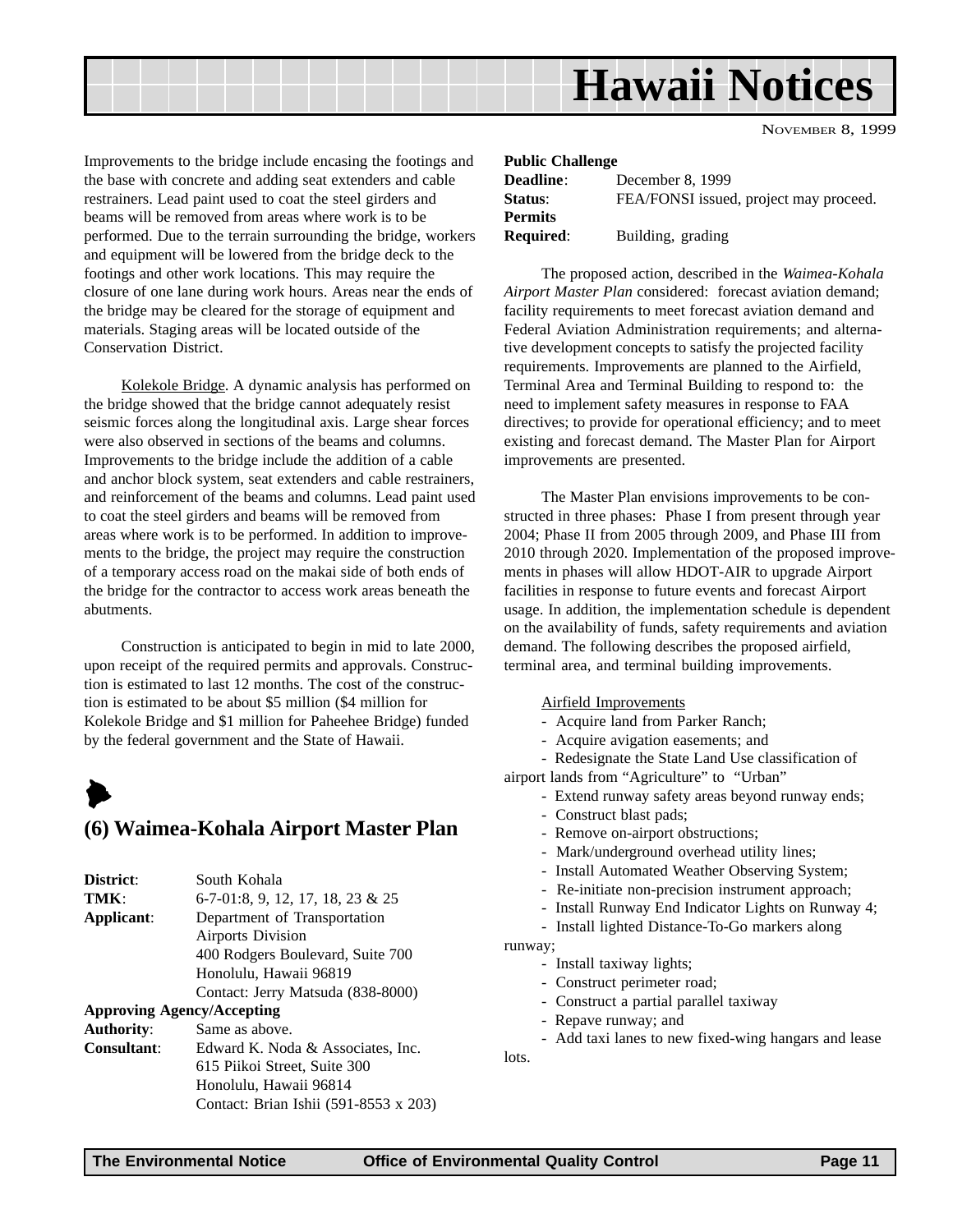## <span id="page-11-0"></span>**Hawaii Notices**

NOVEMBER 8, 1999

Terminal Area and Building Improvements

- Reconfigure terminal building;
- Reduce aircraft parking apron fronting passenger

gates;

- Add transient aircraft apron;
- Add tenant automobile parking;
- Exterior and interior landscaping;
- Extend Airport access roadway;
- Add aircraft tiedowns;
- Add fixed-wing lease lots;
- Add helicopter lease lots;
- Provide Fixed Base Operator (FBO) lease lot;
- Provide stub taxiway to future airpark;

- Extend County of Hawaii water line and upgrade onairport water system;

- Develop septic tank and leach field; and
- Upgrade telephone and electrical service.

The development of the lease lots would be by the tenants in conformance with applicable HDOT-AIR, State and County codes and standards, including accessibility requirements.

### **Previously Published Projects Pending Public Comments**

#### **Final Environmental Impact Statements**

#### 6 **Mamalahoa Highway Bypass Road**

| Applicant:                            | 1250 Oceanside Partners dha Oceanside    |  |  |  |
|---------------------------------------|------------------------------------------|--|--|--|
|                                       | 1250                                     |  |  |  |
|                                       | 78-6831 Ali'i Drive, Suite #K-15         |  |  |  |
|                                       | Kailua-Kona, Hawaii 96740                |  |  |  |
|                                       | Contact: Mr. Robert Stuit (324-1500)     |  |  |  |
|                                       | <b>Approving Agency/Accepting</b>        |  |  |  |
| <b>Authority:</b>                     | County of Hawaii                         |  |  |  |
|                                       | Department of Public Works               |  |  |  |
|                                       | 25 Aupuni Street, Suite 202              |  |  |  |
|                                       | Hilo, Hawaii 96720                       |  |  |  |
|                                       | Contact: Jiro Sumada (961-8321)/Tom Pack |  |  |  |
|                                       | $(327 - 3530)$                           |  |  |  |
| Status:                               | FEIS currently being reviewed by the     |  |  |  |
| Department of Public Works, County of |                                          |  |  |  |
|                                       | Hawaii.                                  |  |  |  |

#### 6 **Saddle Road Improvement**

| Applicant:          | Department of Transportation                |  |  |  |
|---------------------|---------------------------------------------|--|--|--|
|                     | <b>Highways Division</b>                    |  |  |  |
|                     | 869 Punchbowl Street                        |  |  |  |
|                     | Honolulu, Hawaii 96813                      |  |  |  |
|                     | Contact: Kenneth Au (587-1843)              |  |  |  |
|                     | <b>Approving Agency/Accepting</b>           |  |  |  |
| <b>Authority:</b>   | Governor, State of Hawaii                   |  |  |  |
|                     | c/o Office of Environmental Quality Control |  |  |  |
|                     | 235 South Beretania Street, Suite 702       |  |  |  |
|                     | Honolulu, Hawaii 96813                      |  |  |  |
| Status <sup>.</sup> | FEIS currently being reviewed by OEQC.      |  |  |  |

### **Acceptance Reports**

#### 6 **Lower Hamakua Ditch Watershed Project**

| Applicant:                        | Department of Agriculture                   |  |
|-----------------------------------|---------------------------------------------|--|
|                                   | P.O. Box 22159                              |  |
|                                   | Honolulu, Hawaii 96823-2159                 |  |
|                                   | Contact: Paul Matsuo (973-9475)             |  |
|                                   | and                                         |  |
|                                   | <b>USDA Natural Resources Conservation</b>  |  |
|                                   | Service                                     |  |
|                                   | P.O. Box 50004                              |  |
|                                   | Honolulu, Hawaii 96850                      |  |
|                                   | Contact: Kenneth Kaneshiro (541-2600 x      |  |
|                                   | 105)                                        |  |
| <b>Approving Agency/Accepting</b> |                                             |  |
| <b>Authority:</b>                 | Governor, State of Hawaii                   |  |
|                                   | c/o Office of Environmental Quality Control |  |
|                                   | 235 South Beretania Street, Suite 702       |  |
|                                   | Honolulu, Hawaii 96813                      |  |
| <b>Status:</b>                    | FEIS accepted by the Governor, State of     |  |
|                                   | Hawaii on October 27, 1999.                 |  |
|                                   |                                             |  |

 $\blacktriangleright$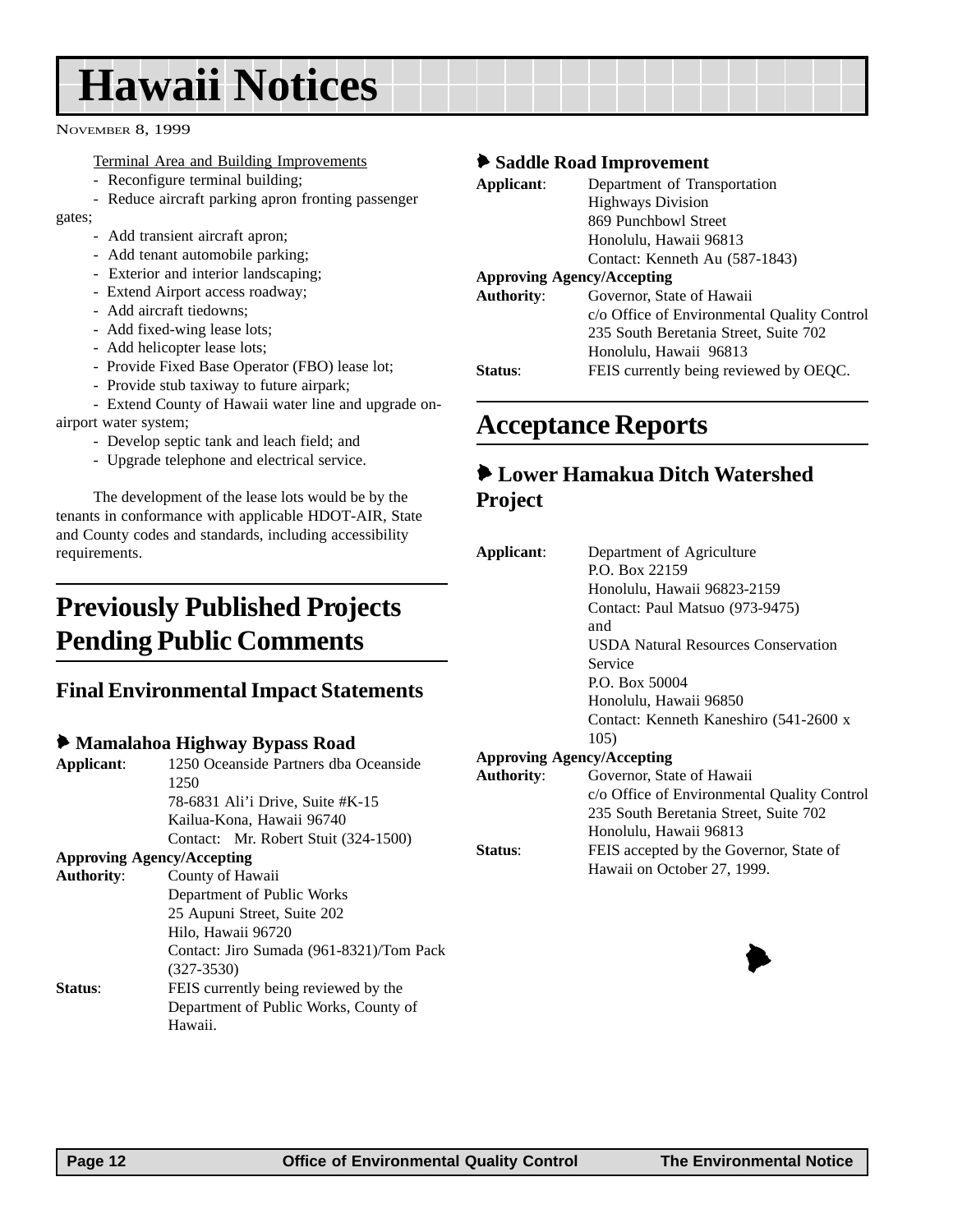## **Kauai Notices**

NOVEMBER 8, 1999

### <span id="page-12-0"></span>**Draft Environmental Assessments**

### $\bullet$ **(1) Lawai Road Pipeline Replacement, Kukuiula Bay to Spouting Horn**

| District:                                               | Koloa                            |  |  |
|---------------------------------------------------------|----------------------------------|--|--|
| TMK:                                                    | $2 - 6 - 03$                     |  |  |
| Applicant:                                              | County of Kauai                  |  |  |
|                                                         | Department of Water              |  |  |
|                                                         | 4398 Pua Loke Street             |  |  |
|                                                         | Lihue, Hawaii 96766              |  |  |
|                                                         | Contact: William Eddy (245-5412) |  |  |
| <b>Approving Agency/Accepting</b>                       |                                  |  |  |
| <b>Authority:</b>                                       | Same as above.                   |  |  |
| <b>Consultant:</b><br>Wagner Engineering Services, Inc. |                                  |  |  |
|                                                         | P.O. Box 851                     |  |  |
|                                                         | Hanalei, Hawaii 96714            |  |  |
|                                                         | Contact: Ben Welborn (826-1079)  |  |  |
| <b>Public Comment</b>                                   |                                  |  |  |
| Deadline:                                               | December 8, 1999                 |  |  |

| <b>Deadline:</b> | December 8, 1999                                                             |  |
|------------------|------------------------------------------------------------------------------|--|
| Status:          | DEA First Notice pending public comment.                                     |  |
|                  | Address comments to the applicant with<br>copies to the consultant and OEOC. |  |
| <b>Permits</b>   |                                                                              |  |
| <b>Required:</b> | SMA, building, NPDES                                                         |  |

The Department of Water, County of Kaua'i proposes the Lawai Road Pipeline Replacement, Kukuiula Bay to Spouting Horn. This action will replace and upgrade an existing underground waterline along a portion of the Lawai Road corridor. The project is proposed to begin where Lawai Road intersects with Alania Road (near Kukui'ula Bay), and terminate adjacent to the Spouting Horn County Park. The proposed improvements are a part of the Poipu water system, island of Kaua'i, Hawai'i. This action will benefit the residents of the area and users of the County Park by providing them with improved water service and fire protection. Currently, water pressure is inadequate along the existing line due to undersized pipes. Presently there are no fire hydrants in the area.



An ancient rock wall runs parallel to Lawai Road on the mauka side of the County ROW. However, the rock wall lies beyond the limit within which construction activities are proposed to occur.

## **Previously Published Projects Pending Public Comments**

#### **Draft Environmental Assessments**

#### 7 **Kokolau Tunnel & Pipeline Improvements**

| Applicant:            | County of Kauai                   |  |
|-----------------------|-----------------------------------|--|
|                       | Department of Water               |  |
|                       | 4398 Pua Loke Street              |  |
|                       | Lihue, Hawaii 96766               |  |
|                       | Contact: William Eddy (245-5400)  |  |
|                       | <b>Approving Agency/Accepting</b> |  |
|                       | <b>Authority:</b> Same as above.  |  |
| <b>Public Comment</b> |                                   |  |
| <b>Deadline:</b>      | November 22, 1999                 |  |
|                       |                                   |  |

 $\bullet$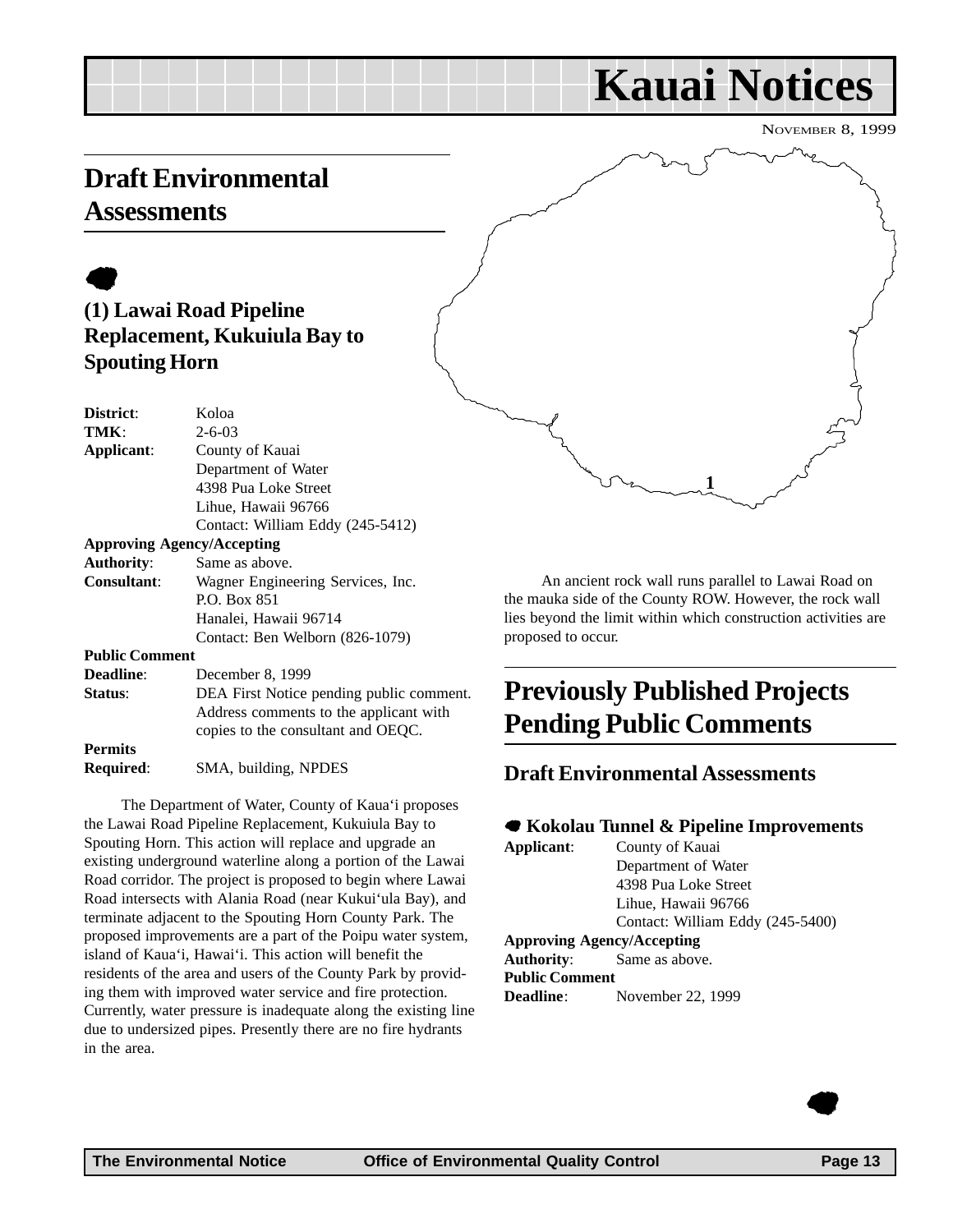## <span id="page-13-0"></span>**Shoreline Notices**

NOVEMBER 8, 1999

#### **Shoreline Certification Applications**

Pursuant to § 13 -222-12, HAR the following shoreline certification applications are available for inspection at the DLNR District Land Offices on Kauai, Hawaii and Maui and at Room 220, 1151 Punchbowl St., Honolulu, Oahu (Tel: 587-0414). All comments shall be submitted in writing to the State Land Surveyor, 1151 Punchbowl Street, Room 210, Honolulu, HI 96813 and postmarked no later than fifteen (15) calendar days from the date of the public notice of the application.

| Case<br>$N_O$ . | Date<br>Received | Location                                                                                                                                             | Applicant                                                                                           | Tax Map<br>Key                       |
|-----------------|------------------|------------------------------------------------------------------------------------------------------------------------------------------------------|-----------------------------------------------------------------------------------------------------|--------------------------------------|
| $HA-219$        | 10/15/99         | Lot 47 as shown on Map 8 of<br>Land Court Application 1319 at<br>Lanihau Iki, North Kona, Hawaii<br>$(75-5572$ Kona Bay Drive No, 14<br>Kailua-Kona) | Wes Thomas Associates.<br>for Mark and Patty Hansen                                                 | $7 - 5 - 005$ :<br>014               |
| $OA - 458$      | 10/18/99         | Ala Wai Canal & International<br>Airport, Oahu, Hawaii                                                                                               | R. M. Towill Corporation,<br>for State of Hawaii, Dept<br>of Transportation                         | $1 - 1 - 003$ :<br>005               |
| $OA - 320$      | 10/18/99         | Portion of Ala Wai Boat Harbor<br>at Kalia, Waikiki, Oahu, Hawaii                                                                                    | R. M. Towill Corporation,<br>for State of Hawaii Dept<br>of Transportation                          | $2 - 3 - 0.37:$<br>Por. 012<br>& 019 |
| $HA - 179$      | 10/21/99         | Lot 1 as shown on Map 1 of Land<br>Court Consolidation 129 at<br>Kahua 1st, Kahua & Waika, North<br>Kohala, Hawaii (Vacant)                          | Wes Thomas Associates.<br>for Kohala Waterfront<br>Joint Venture                                    | $5 - 9 - 001$ :<br>006               |
| $OA - 748$      | 10/21/99         | Lot 7-A of Waialae Beach Lots<br>Section A at Waialae-Nu,<br>Honolulu, Oahu, Hawaii (4711-E<br>Kahala Avenue)                                        | ParEn, Inc., dba Park<br>Engineering, for B. P.<br>Bishop Estate                                    | $3 - 5 - 006$ :<br>020               |
| $0A - 018$      | 10/27/99         | Lot 3 of Land Court Application<br>726 as shown on Map 4, at<br>Punaluu-Makai, Kaneohe,<br>Koolaupoko, Oahu, Hawaii (45-<br>698 Pua Olowalo Street)  | R.M. Towill Corporation,<br>for Royal Systems Hawaii<br>Inc.                                        | $4 - 5 - 005$ :<br>001               |
| $0A - 749$      | 10/27/99         | Lots $2-B$ , 3 and $4-B$ of Land<br>Court Application 739 as shown<br>on Map 2, at Waikiki, Honolulu,<br>Hawaii (3101 Diamond Head Road)             | Wesley T. Tengan Licensed<br>Professional Land<br>Surveyor, for Uemoto<br>International Corporation | $3 - 1 - 0.36$ :<br>008              |

#### **Volunteer Coordinator**

Kailua Bay Advisory Council, a nonprofit organization, aimed at empowering community for improved water quality in Koolaupoko, is seeking a motivated and community-oriented team player. This individual will collaborate with existing programs and with the KBAC team and its partners: to develop and deliver training/community outreach materials tailored to Koolaupoko; to coordinate with networks of volunteer organizations; to find new avenues for community volunteerism; to participate in community outreach/public education efforts; to plan, coordinate and represent KBAC at Volunteer special events; attend to other duties assigned by the Executive Director.

Qualifications: BA/BS from a college of recognized standing with 1-2 years of experience in volunteer program coordination and training. Understanding of Koolaupoko water quality/watershed issues, knowledge of the Waimanalo, Kailua, and Kaneohe communities and sensitivity to cultural diversity. Well organized; demonstrate interpersonal skills, writing, computer/data base proficiency. Ability to work flexible hours; volunteer water quality monitoring and GPS/GIS experience a plus.

Compensation: A full-time contract position and compensation is negotiable.

Mail or fax applications to: Judy Nakamura, Center for a Sustainable Future, 2505 Correa Road, Honolulu, HI 96822 Fax: (808) 956-9496

DEADLINE: December 1, 1999

 **Page 14 Control Control Control Control Page 14 Control Control Control Page 14 The Environmental Notice**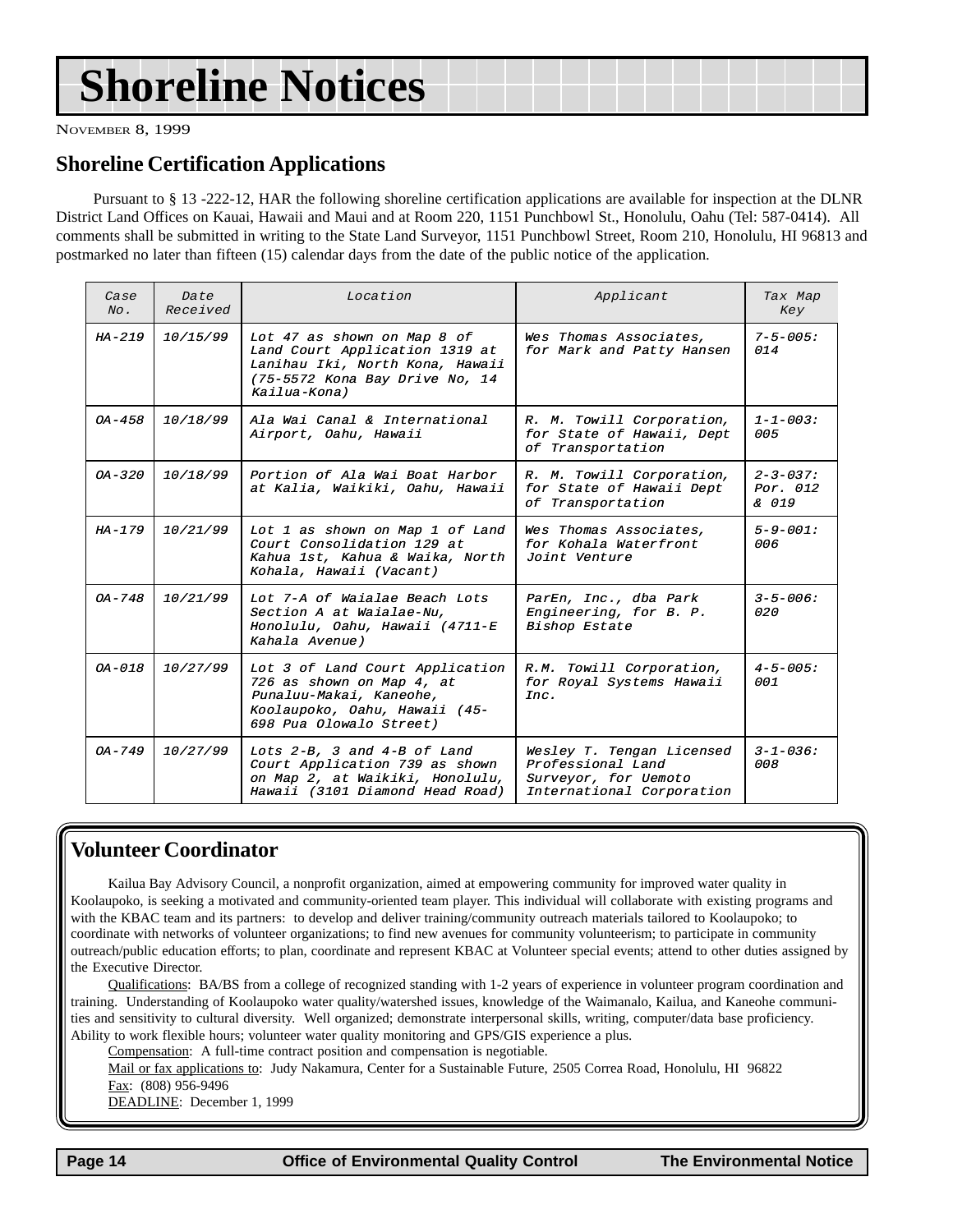<span id="page-14-0"></span>

|  | <b>Shoreline Notices</b> |
|--|--------------------------|
|  |                          |

#### **Shoreline Certifications and Rejections**

Pursuant to §13-222-26, HAR the following shorelines have been certified or rejected by the DLNR. A person may appeal a certification or rejection to the BLNR, 1151 Punchbowl Street, Room 220, Honolulu, HI 96813, by requesting in writing a contested case hearing no later than twenty (20) calendar days from the date of public notice of certification or rejection.

| Case<br>No. | Date<br><i>Cert/Rej</i> | Location                                                                                                                                                                                           | Applicant                                                                                                       | Tax Map<br>Key                    |
|-------------|-------------------------|----------------------------------------------------------------------------------------------------------------------------------------------------------------------------------------------------|-----------------------------------------------------------------------------------------------------------------|-----------------------------------|
| $MA-216$    | Certified<br>10/27/99   | Portion of Land Commission<br>Award 11216, Apana 21 to M.<br>Kekauonohi, Being also Lot 46<br>of Makena Beach Lots at<br>Palauea, Honuaula Makawao,<br>Maui, Hawaii (Vacant)                       | Warren S. Unemori<br>Engineering, Inc., for<br>Joseph A. Galando                                                | $2 - 1 - 011:$<br><i>022</i>      |
| $MO - 059$  | Certified<br>10/27/99   | Being Lot 2-B of Kapaakea<br>Hawaiian Homestead at Kapaakea,<br>Molokai, Hawaii (Vacant)                                                                                                           | ControlPoint Surveying,<br>Inc., for Department of<br>Hawaiian Home Lands                                       | $5 - 4 - 003$ :<br>009            |
| $OA - 744$  | Certified<br>10/27/99   | Lots 292 and 293 of Land Court<br>Application 1095 (Map 24) at<br>Kawela Beach Lots, Koolauloa,<br>Oahu, Hawaii (Lot 293: 457<br>Honokawela Dr. and Lot 292: 360<br>Pahipahialua Street, Kahuku)   | R. M. Towill<br>Corporation, for Inariya<br>America, LTD/CR                                                     | $5 - 7 - 003:$<br>045 and<br>046  |
| $OA - 743$  | Certified<br>10/27/99   | Waialae Beach Lots, Section A,<br>being portion of R.P. 4475,<br>Land Commission Award 7713,<br>Apana 50 to V. Kamamalu at<br>Waialae-Nui, Honolulu, Hawaii<br>(4635-A Kahala Avenue)              | Sam O. Hirota, Inc., for<br>Mr. and Mrs. Georg<br>Rafael                                                        | $3 - 5 - 005$ :<br><i>010</i>     |
| $OA - 738$  | Certified<br>10/27/99   | Portion of Royal Patent Grant<br>5667. Land Commission Award<br>5931, Apana 3 to Lona Pehu,<br>Waikiki, Honolulu, Hawaii (3047<br>Kalakaua Avenue)                                                 | Wesley T. Tengan for,<br>Carlyle MacHarg Trust                                                                  | $3 - 1 - 033:$<br>004 and<br>056  |
| $OA - 736$  | Certified<br>10/27/99   | Lot 39 Maunalua Bay View Lots<br>Subdivision Unit 1 File Plan<br>750 being a portion of R.P.<br>4475, Land Commission Award<br>7713, Apana 30 to Victoria<br>Kamamalu at Maunalua, Oahu,<br>Hawaii | DJNS Surveying and<br>Mapping, for Benjamin Ha                                                                  | $3 - 9 - 28:$<br>002              |
| OA-361      | Certified<br>10/27/99   | Portion of Pupukea-Paumalu<br>(Sunset) Beach Park covered<br>under Executive Order 2598,<br>Pupukea, Koolauloa, Oahu,<br>Hawaii                                                                    | Towill, Sigeoka &<br>Associates, for City and<br>County of Honolulu (59-<br>104 Kamehameha Highway,<br>Haleiwa) | $5 - 9 - 001$ :<br>038            |
| OA-742      | Certified<br>10/27/99   | Lot 11, Block 1 Maunalua Beach<br>Subdivision at Maunalua,<br>Honolulu, Oahu, Hawaii (245<br>Portlock Road)                                                                                        | Walter P. Thompson, for<br>Robert Wells                                                                         | $3 - 9 - 002$ :<br>003            |
| $OA - 741$  | Certified<br>10/27/99   | Lots 104 and 105 of Pupukea-<br>Paumalu Beach Lots, Koolauloa,<br>Oahu, Hawaii ( 59-063C Hoalua<br>Road)                                                                                           | ControlPoint Surveying,<br>Inc., for Christian<br><i>Riese Lassen</i>                                           | $5 - 9 - 001$ :<br>010            |
| $OA - 319$  | Rejected<br>10/27/99    | Aina Moana Park (Magic Island),<br>Waikiki, Oahu, Hawaii                                                                                                                                           | Engineers Surveyors<br>Hawaii, Inc., for City<br>and County of<br>Honolulu/Dept of Parks<br>and Recreation      | $2 - 3 - 037$ :<br>019 and<br>025 |

**The Environmental Notice Office of Environmental Quality Control Page 15**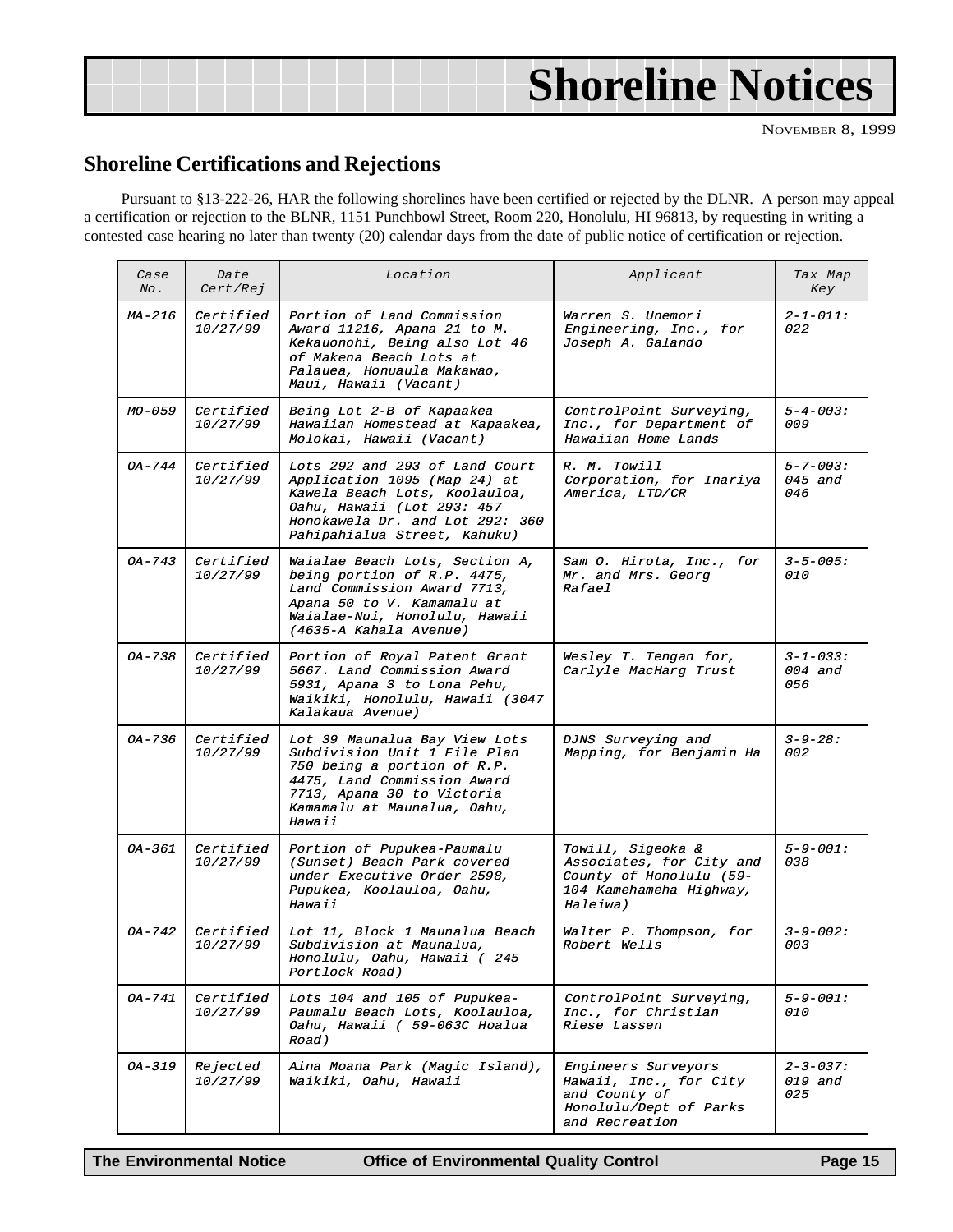## **Pollution Control Permits**

NOVEMBER 8, 1999

#### **Department of Health Permits**

The following is a list of some pollution control permits currently being reviewed by the State Department of Health. For more information about any of the listed permits, please contact the appropriate branch or office of the Environmental Management Division at 919 Ala Moana Boulevard, Honolulu.

| <b>Branch</b><br>Perm it Type                                                 | Applicant & Permit<br>Num ber                                                                                  | Project Location                                                                  | Pertinent<br><b>D</b> ate | Proposed Use                                                                                                                                              |
|-------------------------------------------------------------------------------|----------------------------------------------------------------------------------------------------------------|-----------------------------------------------------------------------------------|---------------------------|-----------------------------------------------------------------------------------------------------------------------------------------------------------|
| Clean Air<br>Branch,<br>586-4200,<br>Covered<br>Source<br>Permit              | Ameron, Inc.<br>dba Ameron HC&D<br>CSP 0085-02-C                                                               | Camp 10 Quarry,<br>Puunene, Maui,<br>Hawaii                                       | Issued:<br>10/14/99       | 600 tph Stone<br>Processing Plant with<br>475 hp Diesel Engine<br>Generator, 300 tph<br>Concrete Crusher, and<br>120 cy/hr Concrete<br><b>Batch Plant</b> |
| Clean Air<br>Branch,<br>586-4200,<br>Noncovered<br>Source<br>Permit           | Sports Shinko<br>dba Pukalani Country<br>Club<br>NSP 0409-01-N<br>(Amendment)                                  | Pukalani Country Club<br>Golf Course, Pukalani,<br>Maui                           | Issued:<br>10/15/99       | One (1) 530 Hp Diesel<br>Engine                                                                                                                           |
| Clean Air<br>Branch,<br>586-4200,<br>Temporary<br>Covered<br>Source<br>Permit | Isem oto Contracting<br>Company, Ltd.<br>CSP 0219-01-CT                                                        | Initially located at<br>Hokukano Ranch,<br>Kealakekua Road,<br>Kealakekua, Hawaii | Issued:<br>10/18/99       | 357 tph Portable Stone<br>Quarrying and<br>Processing Plant with a<br>500 kW Diesel Engine<br>Generator                                                   |
| Clean Air<br>Branch,<br>586-4200,<br>Noncovered<br>Source<br>Permit           | City & County of<br>Honolulu, Dept. of<br>Environmental<br><b>Services</b><br>NSP 0217-02-N<br>(A m end m ent) | 95 Kaneohe Bay Drive,<br>Kailua, Oahu                                             | Issued:<br>10/18/99       | Kailua Wastewater<br><b>Treatment Plant</b>                                                                                                               |
| Clean Air<br>Branch,<br>586-4200,<br>Noncovered<br>Source<br>Permit           | Hawaiian Cement<br>NSP 0335-01-N                                                                               | Pier 1, Hilo Harbor,<br>Hilo, Hawaii                                              | Issued:<br>10/18/99       | Two (2) Cement Silos,<br>One (1) Truck Loading<br>Spout, One (1) Bagging<br>Machine, and Two (2)<br><b>Dust Collectors</b>                                |
| Clean Air<br>Branch,<br>586-4200,<br>Noncovered<br>Source<br>Permit           | Hawaiian Cement<br>NSP 0336-01-N                                                                               | Kawaihae Harbor,<br>Kawaihae, Hawaii                                              | Issued:<br>10/18/99       | Two (2) Cement Silos,<br>One (1) Truck Loading<br>Spout, One (1) Cement<br>Bagging Machine, and<br>Two (2) Dust Collectors                                |
| Clean Air<br>Branch,<br>586-4200,<br>Temporary<br>Covered<br>Source<br>Permit | Hawaiian Dredging<br>Construction<br>Company<br>CSP 0029-03-CT                                                 | Various Temporary<br>Sites, State of Hawaii                                       | Issued:<br>10/19/99       | 660 tph Portable<br>Crushing and Screening<br>Plant with 810 Hp<br>Caterpillar Diesel<br>Engine and 545 kW<br>Generator                                   |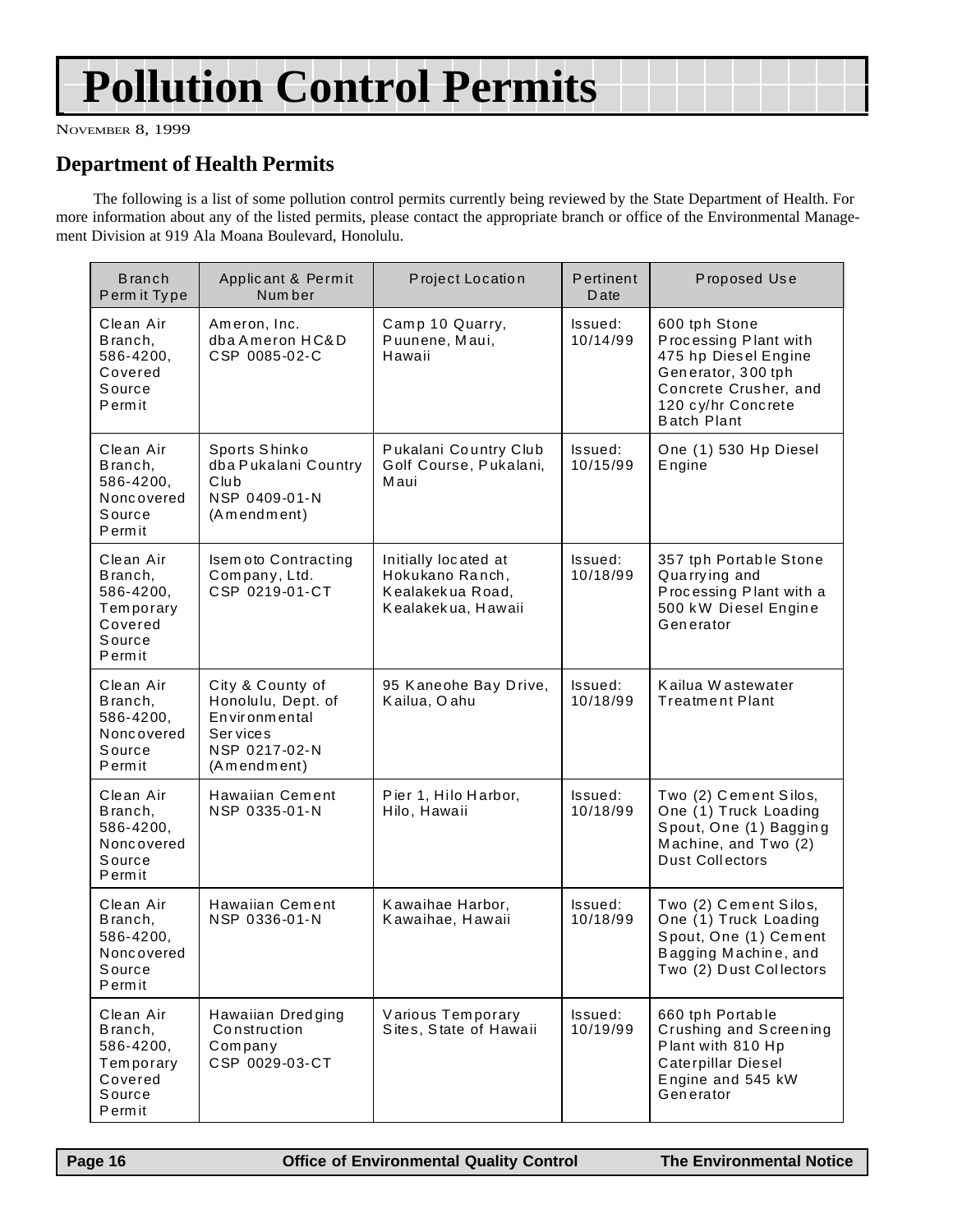## **Pollution Control Permits**

NOVEMBER 8, 1999

#### <span id="page-16-0"></span>**Department of Health Permits (continued)**

| <b>Branch</b><br>Permit Type                                   | Applicant &<br>Perm it Number                                | Project Location                                                     | Pertinent<br>Date   | Proposed Use                                                                                                                          |
|----------------------------------------------------------------|--------------------------------------------------------------|----------------------------------------------------------------------|---------------------|---------------------------------------------------------------------------------------------------------------------------------------|
| Clean Air Branch,<br>586-4200,<br>Nonco vered Source<br>Permit | Hawaiian Cement<br>NSP 0338-01-N                             | 64-A Wharf<br>Street,<br>Kahului, Hawaii                             | Issued:<br>10/19/99 | Two (2) Cement Silos,<br>One (1) Truck Loading<br>Spout, One (1) Cement<br>Bagging Machine, and<br>Two (2) Dust Collectors            |
| Clean Air Branch,<br>586-4200.<br>Nonco vered Source<br>Permit | Meadow Gold<br>Dairies, Inc.<br>NSP 0401-01-N<br>(Amendment) | 910 Sheridan<br>Street,<br>Honolulu, Oahu                            | Issued:<br>10/21/99 | Two (2) 150 Hp<br>Cleaver-Brooks Boilers                                                                                              |
| Clean Air Branch,<br>586-4200,<br>Covered Source<br>Permit     | Navy Region<br>Hawaii<br>CSP 0105e-01-C                      | <b>PWC Pearl</b><br>Harbor<br>Navy Complex,<br>Pearl Harbor,<br>Oahu | Issued:<br>10/25/99 | Two (2) 12.6 MMBTU/hr<br>Portable Boilers, Three<br>$(3)$ 9.5 MMBTU/hr<br>Boilers,<br>and Five (5) 2 MW<br><b>Combustion Turbines</b> |
| Clean Air Branch,<br>586-4200,<br>Nonco vered Source<br>Permit | Hawaiian Cement<br>NSP 0273-01-N                             | Pier 34, Honolulu<br>Harbor, Honolulu,<br>Oahu                       | Issued:<br>10/26/99 | Three (3) Cement Silos,<br>One (1) Truck Loading<br>Spout, and Four (4)<br>Dust Collectors                                            |

|--|

#### **Federal Consistency Reviews**

The Hawaii Coastal Zone Management (CZM) Program has received the following federal actions to review for consistency with the CZM objectives and policies in Chapter 205A, Hawaii Revised Statutes. This public notice is being provided in accordance with section 306(d)(14) of the National Coastal Zone Management Act of 1972, as amended. For more information, please call John Nakagawa with the Hawaii CZM Program at 587-2878. Federally mandated deadlines require that comments be received by the date specified for each CZM consistency review and can be mailed to: David W. Blane, Director, Office of Planning, Dept. of Business, Economic Development and Tourism, P.O. Box 2359, Honolulu, Hawaii 96804. Or, fax comments to the Hawaii CZM Program at 587-2899.

#### **(1) Advanced Seal Delivery System (ASDS)**

|           | <b>Federal Action:</b> Direct Federal Activity |
|-----------|------------------------------------------------|
|           | <b>Federal Agency:</b> Department of the Navy  |
|           | Contact: Ms. Suzanne Baba, 474-5415            |
| Location: | Pearl Harbor Naval Defensive Sea Area          |

Proposed Action:

The Department of the Navy is proposing to install an Advanced Seal Delivery System (ASDS) training device on the ocean floor outside the entrance to Pearl Harbor within the Naval Defensive Sea Area. The training device is a cradle used to practice berthing the ASDS onto a real submarine. The cradle is constructed of steel, 40 feet long by 15 feet high, 16 tons, and sits on the sandy bottom where it is clear of coral growths/outcrops. The Navy is applying for a Department of the Army Permit from the Corps of Engineers and has filed a CZM federal consistency negative determination with the Corps that the project will not affect the coastal zone outside of the Naval Defensive Sea Area.

#### **Marine and Coastal Zone Management Advisory Group**

The Marine and Coastal Zone Management Advisory Group (MACZMAG) will hold its next regularly scheduled meeting on Friday, November 19, 1999 from 9:00 a.m. - 11:00 a.m. in the State Office Tower, Room 204. For more information, please call Susan Feeney with the Hawaii CZM Program at 587-2880. MACZMAG meeting agendas and minutes are available on the Hawaii Coastal Zone Management Program web page at www.hawaii.gov/dbedt/czm.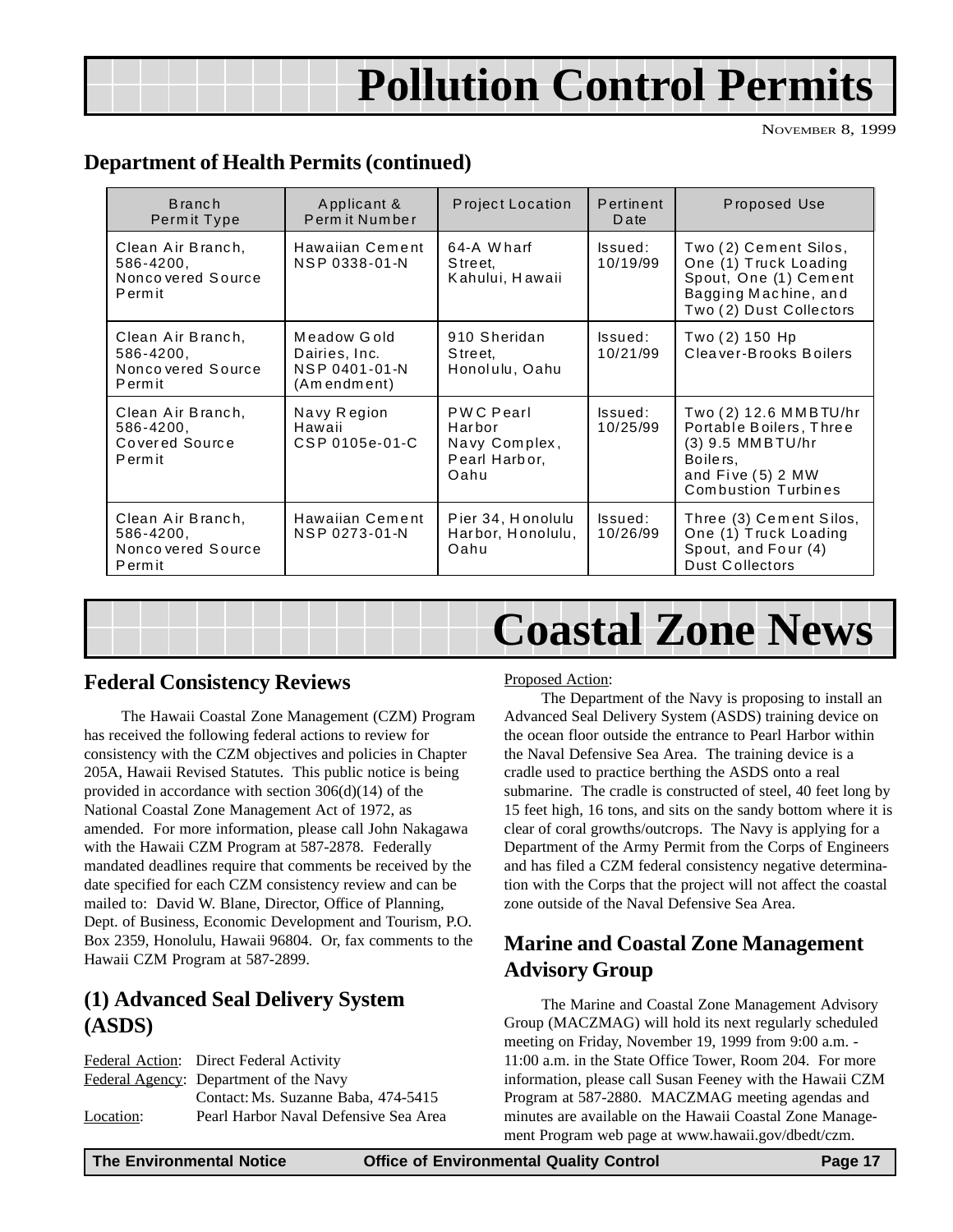## **Alien Species Notices**

NOVEMBER 8, 1999

#### **Proposed Amendment to Import Rules Lists to Allow Import of Certain Soft and Stony Corals**

The Hawaii Department of Agriculture has received a request to place the soft coral, Sarcophyton (all species in genus), and stony coral, Acropora (all species in genus), on the List of Restricted Animals (Part B) under Chapter 4-71, Hawaii Administrative Rules (HAR), "Non-Domestic Animal and Microorganism Import Rules," for import for aquaculture production.

These stony and soft corals are currently listed on the List of Restricted Animals (Part A) which allows import, by permit, for research by universities and government agencies, exhibition in municipal zoos and government affiliated aquariums and other institutions for medical and scientific purposes as determined by the Board of Agriculture. The requested amendment to delete these two genera of corals from the List of Restricted Animals (Part A) and add them to the List of Restricted Animals (Part B) will broaden the permitted uses of these corals to allow import, by permit, for private and commercial use, including research, zoological parks, and aquaculture production.

Pursuant to Act 244, Session Laws of Hawaii, 1998, and section 4-71-4.2, HAR, the requested changes will proceed through an expedited rule amendment process which provides for public notification and input through press release and publication in the Office of Environmental Quality Control Bulletin, mailed notice to persons who make timely written request for advance notice of rulemaking proceedings, as well as through public meetings of the Board and its Advisory Committee on Plants and Animals. This expedited process provides for adoption of amendments through Board order and approval by the Governor. Approved changes will be published in daily or weekly publication(s) of statewide circulation and will go into effect 10 days following publication.

A copy of the proposed changes and the Board's order of approved changes will be mailed to any interested person who requests a copy upon payment in advance of costs for photocopying, preparing, and mailing the copy. A copy of the proposed changes and Board's order will also be available for review or pickup following payment in full of costs for photocopying and preparing the copy at the following Plant Quarantine Offices: Oahu -701 Ilalo Street, Honolulu HI 96813, phone: (808)586-0858; Kauai - 4398A Pua Loke Street, Lihue HI, phone: (808)274-3071; Maui - 635 Mua Street, Kahului HI, phone: (808)873-3556; Hawaii - 16E Lanikaula Street, Hilo HI, phone: (808)974-4141.

The Department of Agriculture is soliciting comments regarding the proposed changes mentioned above during the next 30 days. Oral or written comments may be communicated to the Department's Plant Quarantine Branch at the Oahu address or phone number shown above. Interested persons are also encouraged to attend the public meetings of the Advisory Committee on Plants and Animals as well as the Board, on the proposed changes and should contact the Plant Quarantine Branch at (808) 586-0844 for meeting dates and times.



#### **New EPA Rules on Vehicle Emissions Controls**

The EPA proposes to take several actions relating to emission standards and test procedures for heavy-duty engines and vehicles intended for operation on roads and highways. The proposed provisions are for the 2004 and later model years.

The new more stringent emissions standards and related provisions are for all heavy-duty Otto-cycle (e.g., gasoline-fueled) engines and vehicles, which include large full size pick-up trucks, full size cargo and passenger vans, and the largest sport utility vehicles. For heavy-duty vehicles,

the proposal would reduce the standards for oxides of nitrogen and hydrocarbons by approximately 75 percent from current standards. Also proposed is the requirement for onboard diagnostics systems for all heavy-duty vehicles and engines at or below 14,000 lbs gross vehicle weight rating (GVWR), and the revision of on-board diagnostics requirements for diesel light-duty vehicles and trucks. These systems will identify the failure of components of the emissions control system. The addition of new test procedures and associated standards for heavy-duty diesel engines and vehicles is proposed and inclusion of heavy models of gasoline and diesel-fueled sport-utility vehicles and similar heavy-duty vehicles used primarily for personal transportation. The proposal would result in lower emissions of oxides